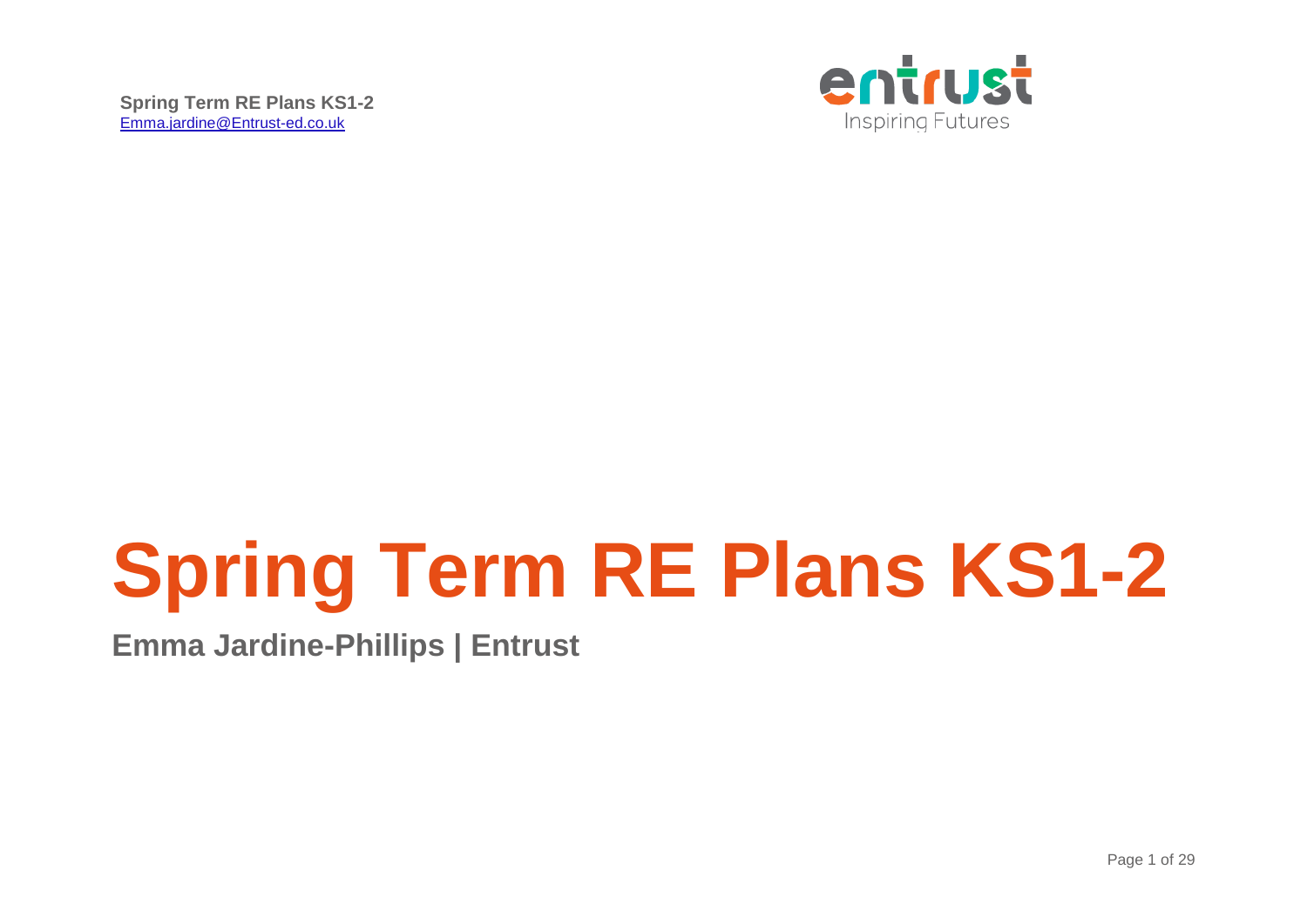

#### Guidance for schools

The Ofsted 2010 report 'Transforming religious education' contained several useful recommendations to ensure high standards in the subject of RE. One of these recommendations was to ensure that agreed syllabuses and related provide more guidance on teaching about Christianity and non-religious world views, and effective ways of balancing the need to foster respect for pupils' religions and beliefs with the promotion of open, critical, investigative learning in RE.

The Staffordshire Agreed Syllabus does not significantly prescribe content acknowledging that this is a matter for schools to decide for themselves, however Staffordshire SACRE also understands that planning for good learning and progression in RE takes time. In many primary schools the leading teacher of RE is not an RE specialist and this creates many challenges. Keen to support schools in delivering challenging and stimulating RE which support enquiry and engages pupils in the study of religion, the medium term plans that follow offer ideas and examples for schools.

These plans are non-statutory and schools could choose to follow one or all of these plans or to simply plan their own. Schools are free to use or adapt any or all of them. They provide the start point for more detailed lesson planning and signpost schools wishing to pursue the ideas in the right direction for appropriate resources. The plans show progression through the age related expectations and leave schools free to decide which aspect of the teaching and learning activities is most appropriate to assess

The curriculum opportunities in the programmes of study focus on religious experience. To support good learning and skill development the following suggestions will help you to get the maximum impact from both the plans provided or from your own individual ideas. Pupils should, as appropriate:

- encounter people from different religious and philosophical groups who can express a range of convictions on religious and moral issues
- visit places of religious significance
- use ICT to enhance understanding
- discuss, question and evaluate important issues in religion and philosophy including ultimate questions and ethical issues
- reflect upon and carefully evaluate their own and others' beliefs and values using reasoned and balanced arguments
- use a range of forms of expression to communicate their arguments
- explore the connection between RE and other curriculum areas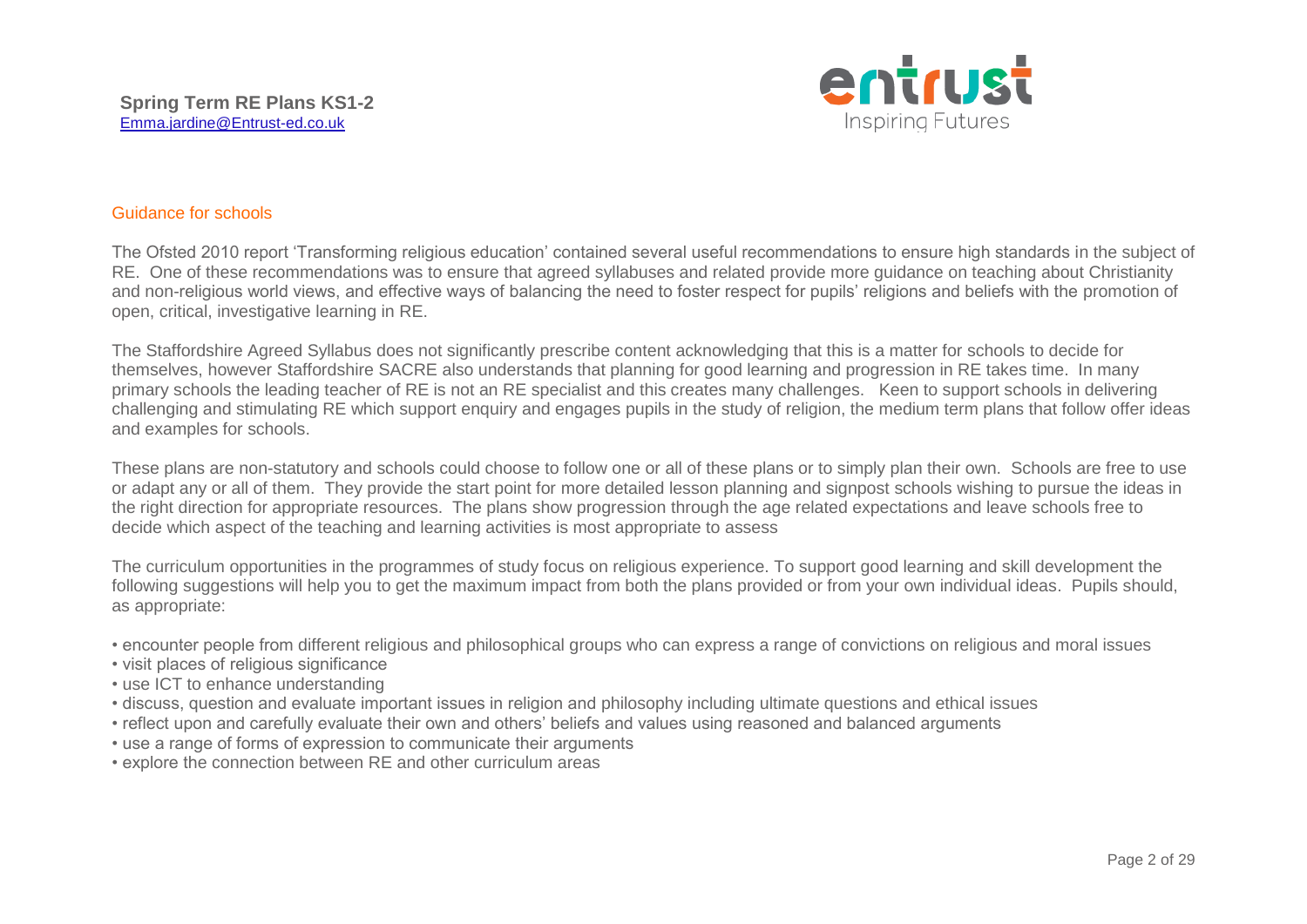

| <b>Religious Education</b>                                                                                                                                                                                                                                                                                                                                                        | Title: 1.2b celebrations                                                                                                                                                                                                                                                                                                                                                                                                                                                                                                |                                                                                                                                                                                                                                                                                                                                                                                                                                                                                                                                                                                                                                                                                                                                                                                                                                                                                                                                                                                                                                                                                                                                                                                                                                                                                                                                                                                        | Year: 1 Term:Sp 1<br>Hours:6 |  |
|-----------------------------------------------------------------------------------------------------------------------------------------------------------------------------------------------------------------------------------------------------------------------------------------------------------------------------------------------------------------------------------|-------------------------------------------------------------------------------------------------------------------------------------------------------------------------------------------------------------------------------------------------------------------------------------------------------------------------------------------------------------------------------------------------------------------------------------------------------------------------------------------------------------------------|----------------------------------------------------------------------------------------------------------------------------------------------------------------------------------------------------------------------------------------------------------------------------------------------------------------------------------------------------------------------------------------------------------------------------------------------------------------------------------------------------------------------------------------------------------------------------------------------------------------------------------------------------------------------------------------------------------------------------------------------------------------------------------------------------------------------------------------------------------------------------------------------------------------------------------------------------------------------------------------------------------------------------------------------------------------------------------------------------------------------------------------------------------------------------------------------------------------------------------------------------------------------------------------------------------------------------------------------------------------------------------------|------------------------------|--|
| <b>Programme of Learning Focus</b>                                                                                                                                                                                                                                                                                                                                                |                                                                                                                                                                                                                                                                                                                                                                                                                                                                                                                         |                                                                                                                                                                                                                                                                                                                                                                                                                                                                                                                                                                                                                                                                                                                                                                                                                                                                                                                                                                                                                                                                                                                                                                                                                                                                                                                                                                                        |                              |  |
| To support the learners to become religiously literate, this unit will provide opportunities to:<br>Explore the preparations for and find out about the celebration of festivals                                                                                                                                                                                                  |                                                                                                                                                                                                                                                                                                                                                                                                                                                                                                                         |                                                                                                                                                                                                                                                                                                                                                                                                                                                                                                                                                                                                                                                                                                                                                                                                                                                                                                                                                                                                                                                                                                                                                                                                                                                                                                                                                                                        |                              |  |
| <b>Broad Learning</b><br>Objective                                                                                                                                                                                                                                                                                                                                                | Assessment criteria and<br>differentiation                                                                                                                                                                                                                                                                                                                                                                                                                                                                              | <b>Learning Activities</b>                                                                                                                                                                                                                                                                                                                                                                                                                                                                                                                                                                                                                                                                                                                                                                                                                                                                                                                                                                                                                                                                                                                                                                                                                                                                                                                                                             |                              |  |
| <b>EXPLORE</b><br>Learners should be able to<br>identify religious celebrations, talk<br>about the way members of faith<br>communities might prepare for<br>them and suggest what and why<br>believers celebrate<br><b>ENGAGE</b><br>Learners should be able to talk<br>about some key beliefs of faith<br>communities and say how these<br>are expressed through<br>celebrations | WTS: All learners should be able to identify<br>a religious celebration or celebrations and<br>link these with particular preparations<br>EXS: Most learners should be able to use<br>some religious words and phrases to<br>describe how members of faith communities<br>might prepare for a celebration<br>GDS: Some learners should be able to link<br>faith communities with celebrations and<br>suggest why these are important to<br>believers<br>Assessment opportunities<br>(what will be assessed and<br>when) | How do people celebrate?<br>For example: Show some pictures of celebrations and explore what is going on. Share experiences of<br>things that make us happy and sad, of special moments, special achievements as we grow up. Use<br>photographs to show how special moments from the past can be 're-lived'. Children ask family<br>members about special celebrations in the past and share memories. Collect memorabilia (photos,<br>cards, videos, artefacts, etc.) which represent different celebrations.<br>How do faith communities celebrate?<br>For example: Produce a calendar of celebrations throughout the year. Identify one or more Christian<br>celebrations (Harvest, Christmas, Good Friday, Easter, Whitsun) and talk about the reasons for these<br>(e.g. saying Thank-you, keeping important memories from the past alive, making promises to God).<br>Identify common elements in all celebrations: food, clothes, cards, presents, family gatherings. Discuss<br>the messages these convey. Consider ways people celebrate important points in their own lives, e.g.<br>birthdays, weddings, baptism, confirmation. Look again at pictures of celebrations and talk about the<br>places they are held in. Explore differences between celebrating at home and in a larger, special building.<br>How do people express their beliefs through their celebrations? |                              |  |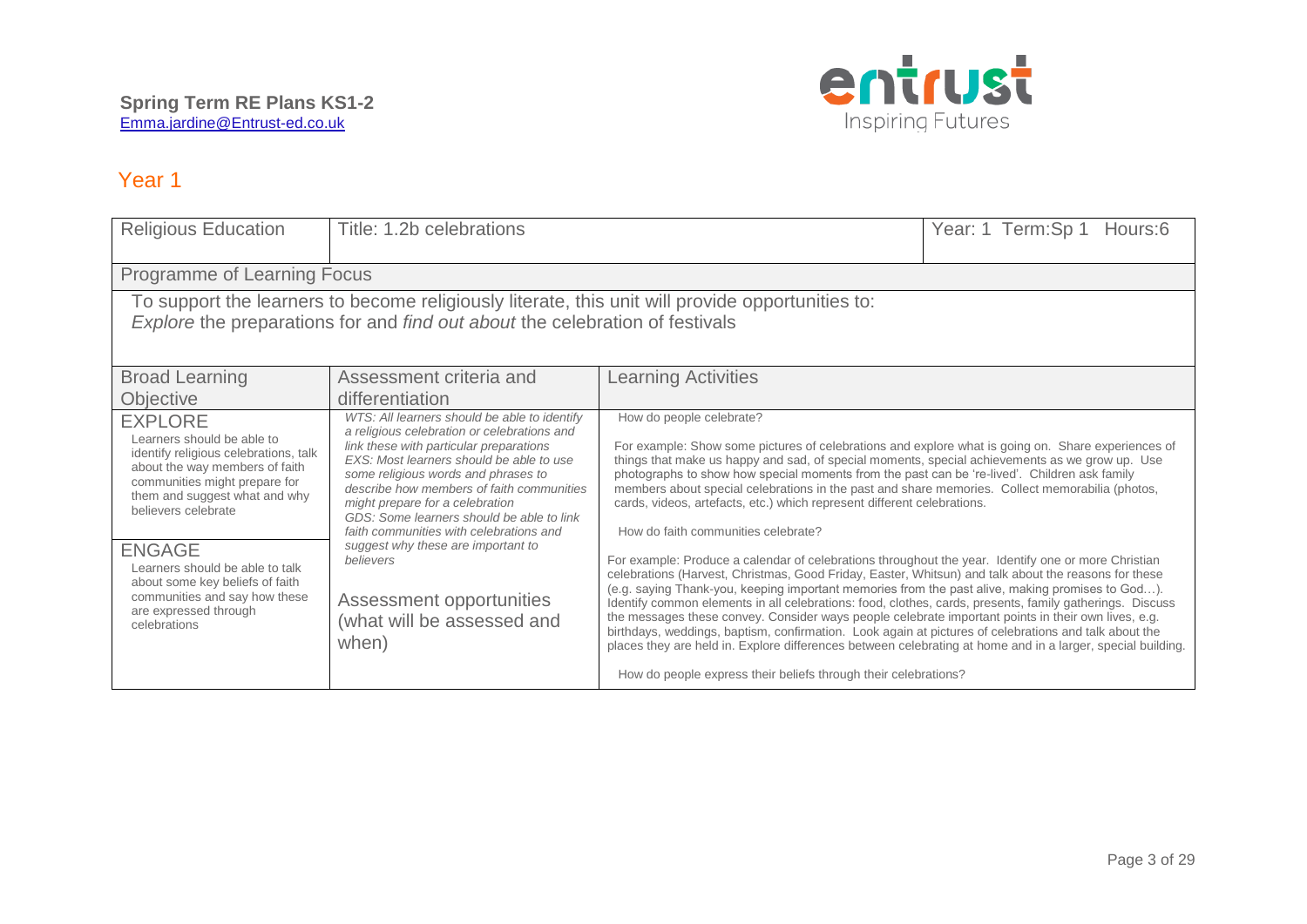

| <b>REFLECT</b><br>Learners should be able to talk<br>about celebrations they have<br>and talking about meanings.<br>taken part in, explain how they<br>prepared for these celebrations<br>Passover).<br>and say why the celebration might<br>be important to them | For example: Observe and act out a Christian wedding ceremony, having participated in its planning<br>and preparation. Children select features or symbols to focus on, representing them in their own way<br>Pupils could begin to investigate celebrations in another faith community (e.g. Muslim Eid, Jewish<br>How do you express yourself through celebrations?<br>For example: Reflect on children's understanding of celebration in their own lives. Draw or paint an<br>especially happy moment. Talk or write about the picture. |
|-------------------------------------------------------------------------------------------------------------------------------------------------------------------------------------------------------------------------------------------------------------------|--------------------------------------------------------------------------------------------------------------------------------------------------------------------------------------------------------------------------------------------------------------------------------------------------------------------------------------------------------------------------------------------------------------------------------------------------------------------------------------------------------------------------------------------|
|-------------------------------------------------------------------------------------------------------------------------------------------------------------------------------------------------------------------------------------------------------------------|--------------------------------------------------------------------------------------------------------------------------------------------------------------------------------------------------------------------------------------------------------------------------------------------------------------------------------------------------------------------------------------------------------------------------------------------------------------------------------------------------------------------------------------------|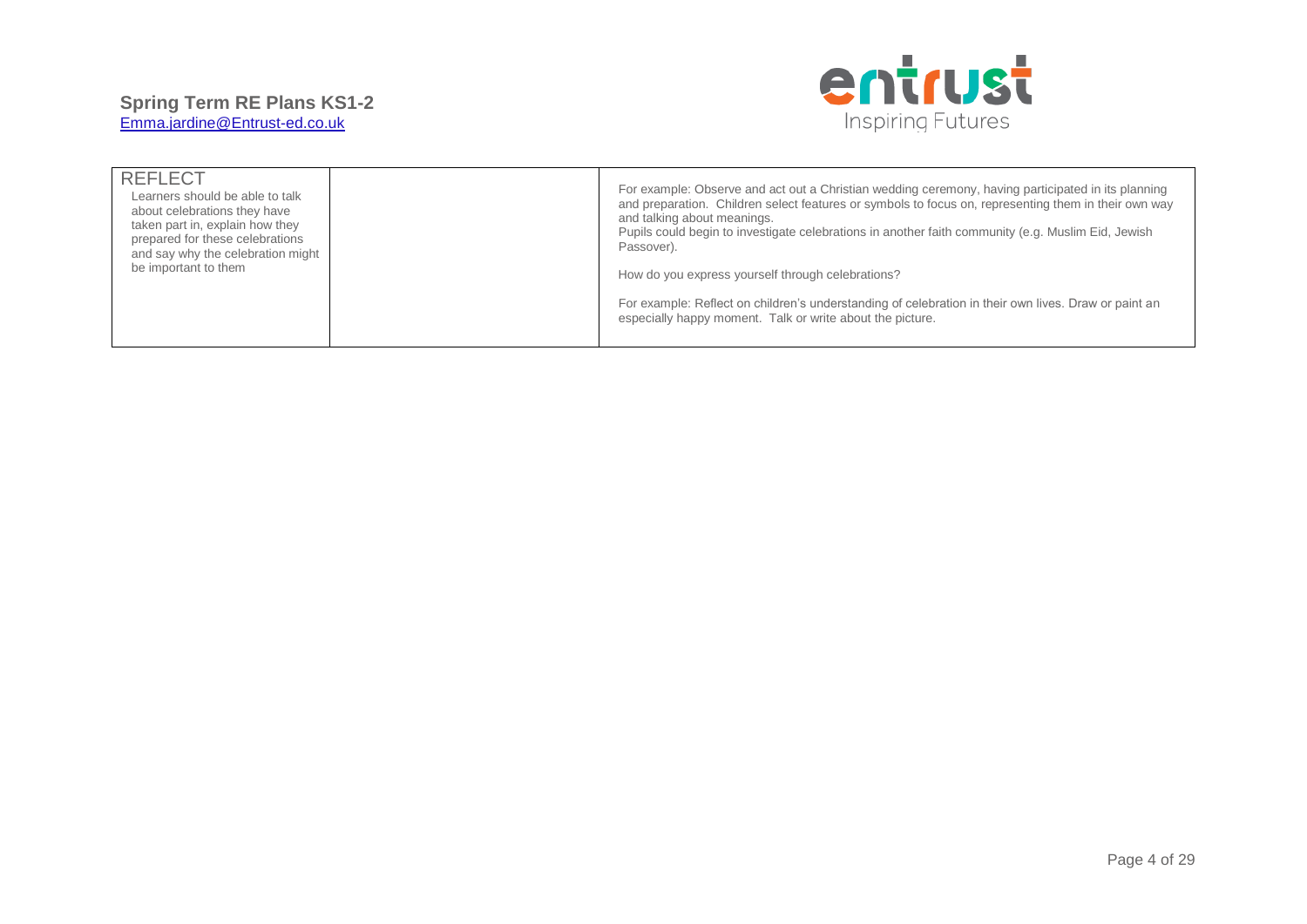

| <b>Religious Education</b>                                                                                                                                                                   | Title: 1.5b Families                                                                                                                                                                                                                                                                                 |                                                                                                                                                                                                                                                                                                                                                                                                                                                                                                                                                                                                                                                                                          |  | Year:1 Term:Sp2 | Hours:5 |
|----------------------------------------------------------------------------------------------------------------------------------------------------------------------------------------------|------------------------------------------------------------------------------------------------------------------------------------------------------------------------------------------------------------------------------------------------------------------------------------------------------|------------------------------------------------------------------------------------------------------------------------------------------------------------------------------------------------------------------------------------------------------------------------------------------------------------------------------------------------------------------------------------------------------------------------------------------------------------------------------------------------------------------------------------------------------------------------------------------------------------------------------------------------------------------------------------------|--|-----------------|---------|
| Programme of Learning Focus                                                                                                                                                                  |                                                                                                                                                                                                                                                                                                      |                                                                                                                                                                                                                                                                                                                                                                                                                                                                                                                                                                                                                                                                                          |  |                 |         |
| To support the learners to become religiously literate, this unit will provide opportunities to:<br>Listen to and ask questions about stories of individuals and their relationship with God |                                                                                                                                                                                                                                                                                                      |                                                                                                                                                                                                                                                                                                                                                                                                                                                                                                                                                                                                                                                                                          |  |                 |         |
| <b>Broad Learning</b><br>Objective                                                                                                                                                           | Assessment criteria and<br>differentiation                                                                                                                                                                                                                                                           | <b>Learning Activities</b>                                                                                                                                                                                                                                                                                                                                                                                                                                                                                                                                                                                                                                                               |  |                 |         |
| <b>EXPLORE</b><br>Learners should be able to<br>identify faith stories about<br>believers and their relationship<br>with God, making the link<br>between faith and action                    | WTS: All learners should be able to outline<br>why the church is like a family<br>EXS: Most learners should be able to say<br>why believers might turn to God for support<br>GDS: Some learners should be able to<br>make links between the support God gave<br>and the action taken by the believer | Who can you turn to?<br>For example: Look at pictures of families of all kinds. (Include some with grandparents and wider<br>families, one-parent families, children in care homes etc.) Talk about the sort of things families do<br>together, how they show they love and care for each other and sometimes for other people. Emphasise<br>the fact that everyone in the family is important to all the others. Encourage children to share<br>experiences of their own families if they are willing to do so. Collect and make pictures for a display<br>about families and how they care for each other.                                                                             |  |                 |         |
| <b>ENGAGE</b><br>Learners should be able to<br>make connections between the<br>behaviour and action of<br>believers                                                                          | Assessment opportunities<br>(what will be assessed and<br>when)                                                                                                                                                                                                                                      | Activity – 'Getting on together in the Family'. P14 'Home and Family' Developing Primary RE, 2003<br>Who turned to God?<br>For example: Look at and discuss a variety of pictures of Christian communities. Explain that the church<br>is like big family: because people belong to God they are like brothers and sisters to each other.<br>Encourage the children to share ideas about what this might mean. Talk about what Jesus might have<br>meant when he told his followers that they should all love each other. Explore ways in which Christians<br>are like a family. Emphasise the importance of each person being valued and needed. Activity - P18/19<br>'Home and Family' |  |                 |         |
|                                                                                                                                                                                              |                                                                                                                                                                                                                                                                                                      | What did they learn from God?                                                                                                                                                                                                                                                                                                                                                                                                                                                                                                                                                                                                                                                            |  |                 |         |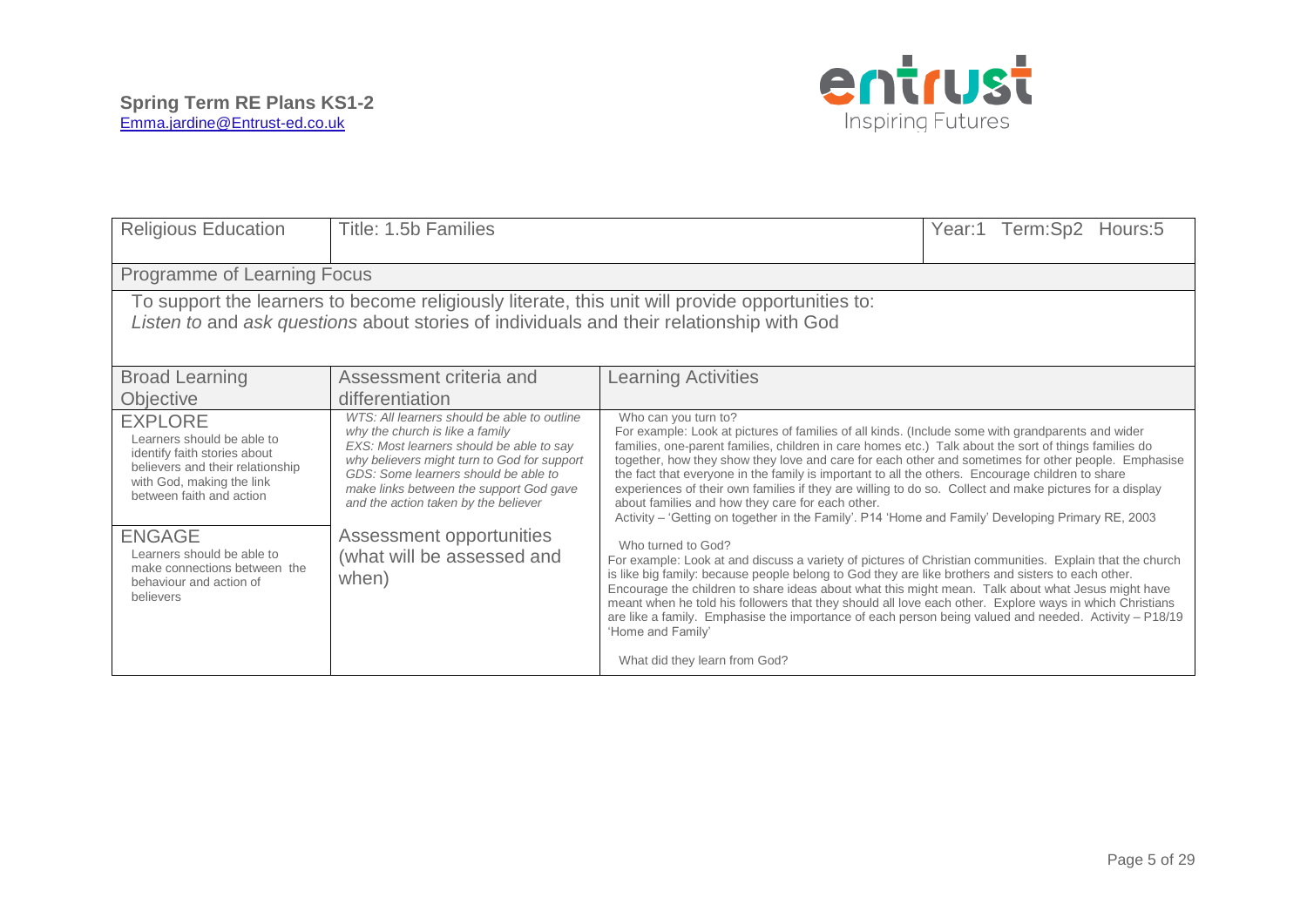

| <b>REFLECT</b><br>Learners should be able to<br>explore examples from their<br>own experience and to consider<br>the consequences of action | For example: Invite a visitor from a local church to talk about ways in which their church is like a family,<br>including some of the ways in which they care for each other and for others OR share information about<br>someone in the church community who is ill and how they and their family are supported e.g. by gifts of<br>food, visits to the sick person, help with looking after children etc.<br>Collect and make pictures to show how the church is like a family. (These, the general family pictures<br>and the pictures of the children's own families could be made into a class book or a wall frieze.) Make |
|---------------------------------------------------------------------------------------------------------------------------------------------|----------------------------------------------------------------------------------------------------------------------------------------------------------------------------------------------------------------------------------------------------------------------------------------------------------------------------------------------------------------------------------------------------------------------------------------------------------------------------------------------------------------------------------------------------------------------------------------------------------------------------------|
|                                                                                                                                             | sure this includes examples from other cultures. Include pictures which illustrate care for each other and<br>for others. Talk about the pictures. With older children you could give an example of a church sending<br>money and/or helpers to another country where the people needed help                                                                                                                                                                                                                                                                                                                                     |
|                                                                                                                                             | What can you learn?                                                                                                                                                                                                                                                                                                                                                                                                                                                                                                                                                                                                              |
|                                                                                                                                             | For example: Give the children an opportunity to share and reflect on their own experience. Encourage<br>them to think about the ways in which they and their families/carers are important to each other. They                                                                                                                                                                                                                                                                                                                                                                                                                  |
|                                                                                                                                             | could make pictures of their own family and/or any groups they belong to, showing things they do                                                                                                                                                                                                                                                                                                                                                                                                                                                                                                                                 |
|                                                                                                                                             | together and how they show care for each other.<br>Resources: Developing Primary RE; Home and Family', 2003 available from www.retoday.org.uk/                                                                                                                                                                                                                                                                                                                                                                                                                                                                                   |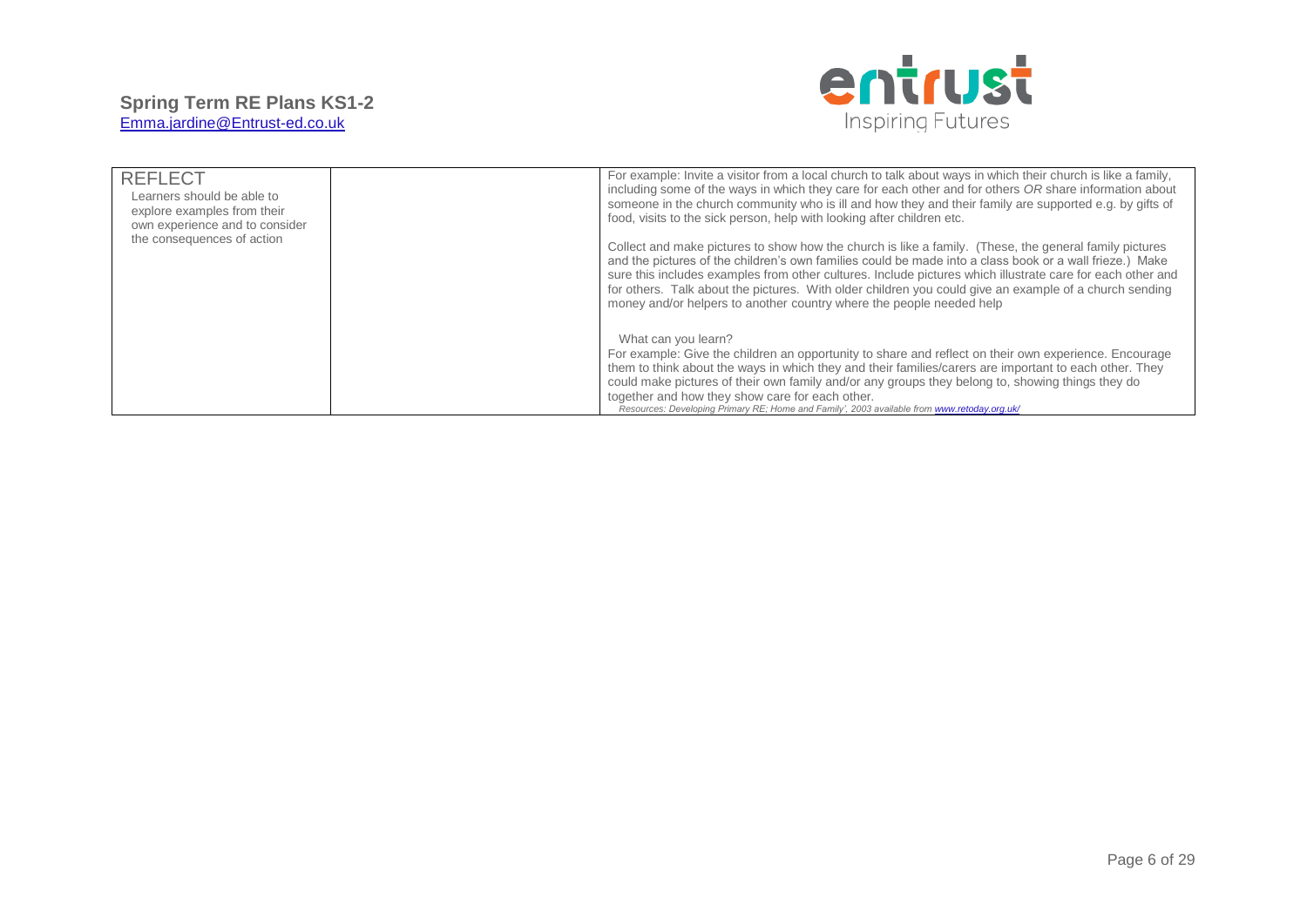

| <b>Religious Education</b>                                                                                                                                                                                             | Title: 1.3b worship and ceremonies                                                                                                                                                                                                           |                                                                                                                                                                                                                                                                                                                                                                                                                                                                                                                                                                                                                                                                                                                                          | Year: 2 Term:sp1<br>Hours:5 |  |  |  |
|------------------------------------------------------------------------------------------------------------------------------------------------------------------------------------------------------------------------|----------------------------------------------------------------------------------------------------------------------------------------------------------------------------------------------------------------------------------------------|------------------------------------------------------------------------------------------------------------------------------------------------------------------------------------------------------------------------------------------------------------------------------------------------------------------------------------------------------------------------------------------------------------------------------------------------------------------------------------------------------------------------------------------------------------------------------------------------------------------------------------------------------------------------------------------------------------------------------------------|-----------------------------|--|--|--|
|                                                                                                                                                                                                                        | <b>Programme of Learning Focus</b>                                                                                                                                                                                                           |                                                                                                                                                                                                                                                                                                                                                                                                                                                                                                                                                                                                                                                                                                                                          |                             |  |  |  |
| To support the learners to become religiously literate, this unit will provide opportunities to:<br>Identify symbolic actions, gestures and rituals and talk about how they are used as part of worship and ceremonies |                                                                                                                                                                                                                                              |                                                                                                                                                                                                                                                                                                                                                                                                                                                                                                                                                                                                                                                                                                                                          |                             |  |  |  |
| <b>Broad Learning</b><br><b>Objective</b>                                                                                                                                                                              | Assessment criteria and<br>differentiation                                                                                                                                                                                                   | <b>Learning Activities</b>                                                                                                                                                                                                                                                                                                                                                                                                                                                                                                                                                                                                                                                                                                               |                             |  |  |  |
| <b>EXPLORE</b><br>Learners should be able to                                                                                                                                                                           | WTS: All learners should be able to identify<br>actions, gestures and rituals used as part of                                                                                                                                                | How do people use actions, gestures and rituals in their daily lives?<br>If possible, begin this unit following a school assembly. Talk about why everyone meets together and                                                                                                                                                                                                                                                                                                                                                                                                                                                                                                                                                            |                             |  |  |  |
| identify actions, gestures and<br>rituals used as part of worship<br>and ceremonies and suggest<br>why they might be important to<br>believers                                                                         | worship or ceremonies<br>EXS: Most learners should be able to say<br>how these actions, gestures and rituals<br>might be used<br>GDS: Some learners should be able to<br>suggest why these actions might be<br><i>important to believers</i> | what they do. Encourage pupils to think about different rituals during assembly e.g. lighting a candle,<br>singing hymns, praying, listening to stories and music, thinking about other people's ideas, looking at<br>beautiful things, taking part, watching and appreciating the contribution of others.<br>Play extracts of a variety of music used in school worship and encourage the children to talk about how<br>each one makes them feel. Discuss whether we all respond in the same way and why/why not. A<br>popular piece of music could be played again and children could draw pictures of what it makes them<br>think about. Talk about the different responses. If you have a visual focus in school worship, talk about |                             |  |  |  |
| <b>ENGAGE</b><br>Learners should be able to link<br>actions, gestures and rituals to<br>faith stories and beliefs                                                                                                      | Assessment opportunities<br>(what will be assessed and<br>when)                                                                                                                                                                              | whether and why they find this helpful. <b>Resources:</b> Selection of music.<br>As a class, look at and talk about pictures of people involved in different aspects of religious worship e.g.<br>singing, praying, playing musical instruments, dancing. Draw out some of the similarities and differences<br>in the way they worship.                                                                                                                                                                                                                                                                                                                                                                                                  |                             |  |  |  |
|                                                                                                                                                                                                                        |                                                                                                                                                                                                                                              | Christians:<br>Hands - raised in prayer, clapping in rhythm, hands together, palms up, making the sign of the cross,<br>sharing peace by shaking hands, holding a bible, breaking bread, elevating a host.                                                                                                                                                                                                                                                                                                                                                                                                                                                                                                                               |                             |  |  |  |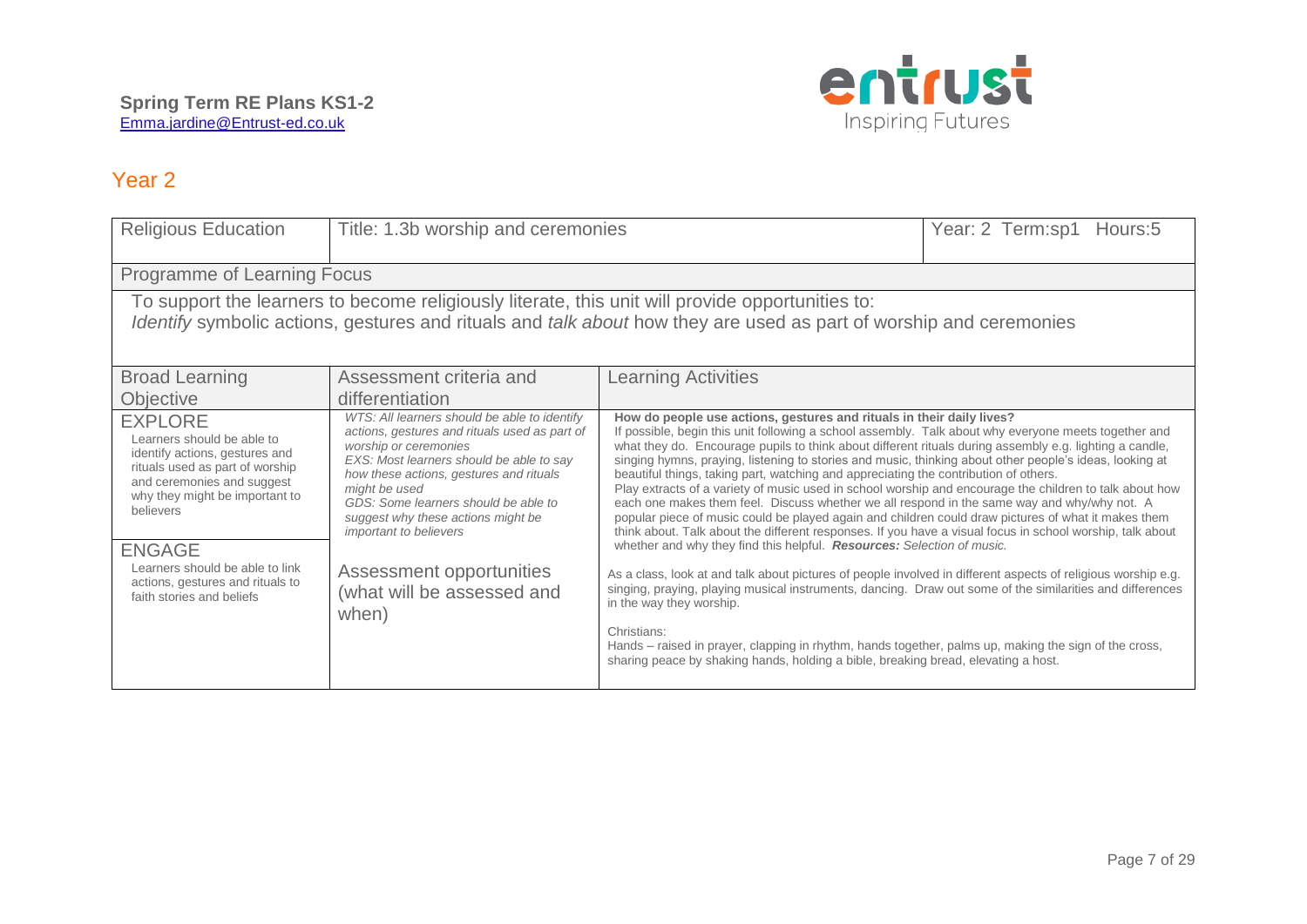#### **Spring Term RE Plans KS1-2** [Emma.jardine@Entrust-ed.co.uk](mailto:Emma.jardine@Entrust-ed.co.uk)



| <b>REFLECT</b><br>Learners should be able to<br>identify actions, gestures or<br>rituals from their own<br>experience and suggest how<br>this might express what is<br>important to them | Bodies - standing or kneeling, head bowed, swaying or dancing to music songs, processing in church<br>with a cross, lighting a candle for prayer.<br>Muslims:<br>Hands – using prayer beads (subha)<br>Bodies – removing shoes for prayer, washing before prayer (wudu), standing in rows for prayer, moving<br>through prayer positions (rak'ahs)                                                                                                                                                                                                                                                                                                                                                                                                    |
|------------------------------------------------------------------------------------------------------------------------------------------------------------------------------------------|-------------------------------------------------------------------------------------------------------------------------------------------------------------------------------------------------------------------------------------------------------------------------------------------------------------------------------------------------------------------------------------------------------------------------------------------------------------------------------------------------------------------------------------------------------------------------------------------------------------------------------------------------------------------------------------------------------------------------------------------------------|
|                                                                                                                                                                                          | Give pairs or small groups of children a picture to look at in more detail or an action to focus on. Ask<br>them to discuss and share ideas about what the people in the picture are doing, how they are expressing<br>themselves and what they might be looking at, listening to, saying or singing. They could also talk about<br>how they think the people are feeling. Ask each group to share their observations and ideas. As a class,<br>talk about the similarities and differences in the way people worship and why this might be.                                                                                                                                                                                                          |
|                                                                                                                                                                                          | What do these actions, gestures and rituals mean and why are they important to believers?                                                                                                                                                                                                                                                                                                                                                                                                                                                                                                                                                                                                                                                             |
|                                                                                                                                                                                          | If possible, visit a local place of worship (or two contrasting ones) and look at some of the imagery<br>(stained glass windows, cross, altar, prayer cushions etc.) which helps people to worship God. Talk<br>about which building (if two visited) and which images would help them to think about God, and why.<br>Did they all choose the same? Why/why not? Encourage children to share their own experiences of<br>worshipping with others if they have any experience or wish do so. What do they enjoy/find helpful<br>about their place of worship/type of service? Resources: Visit to contrasting places of worship, images<br>of different places of worship, BBC Learning Zone video clips of different religious rituals when praying. |
|                                                                                                                                                                                          | How can you show what or who is important to you through actions, gestures and rituals?<br>Talk about why people sometimes like to pray or think about God on their own. Explore some of the<br>things which might help them to concentrate and feel close to God? e.g. closed eyes, music, a picture<br>or icon, prayer beads, some words from a hymn or special book. Encourage the children to share<br>anything they want to about when they like to be on their own to think and what they use to help them.<br>Resources: Selection of items to help people pray- prayer beads, Bible/Prayer books, pictures etc.                                                                                                                               |
|                                                                                                                                                                                          |                                                                                                                                                                                                                                                                                                                                                                                                                                                                                                                                                                                                                                                                                                                                                       |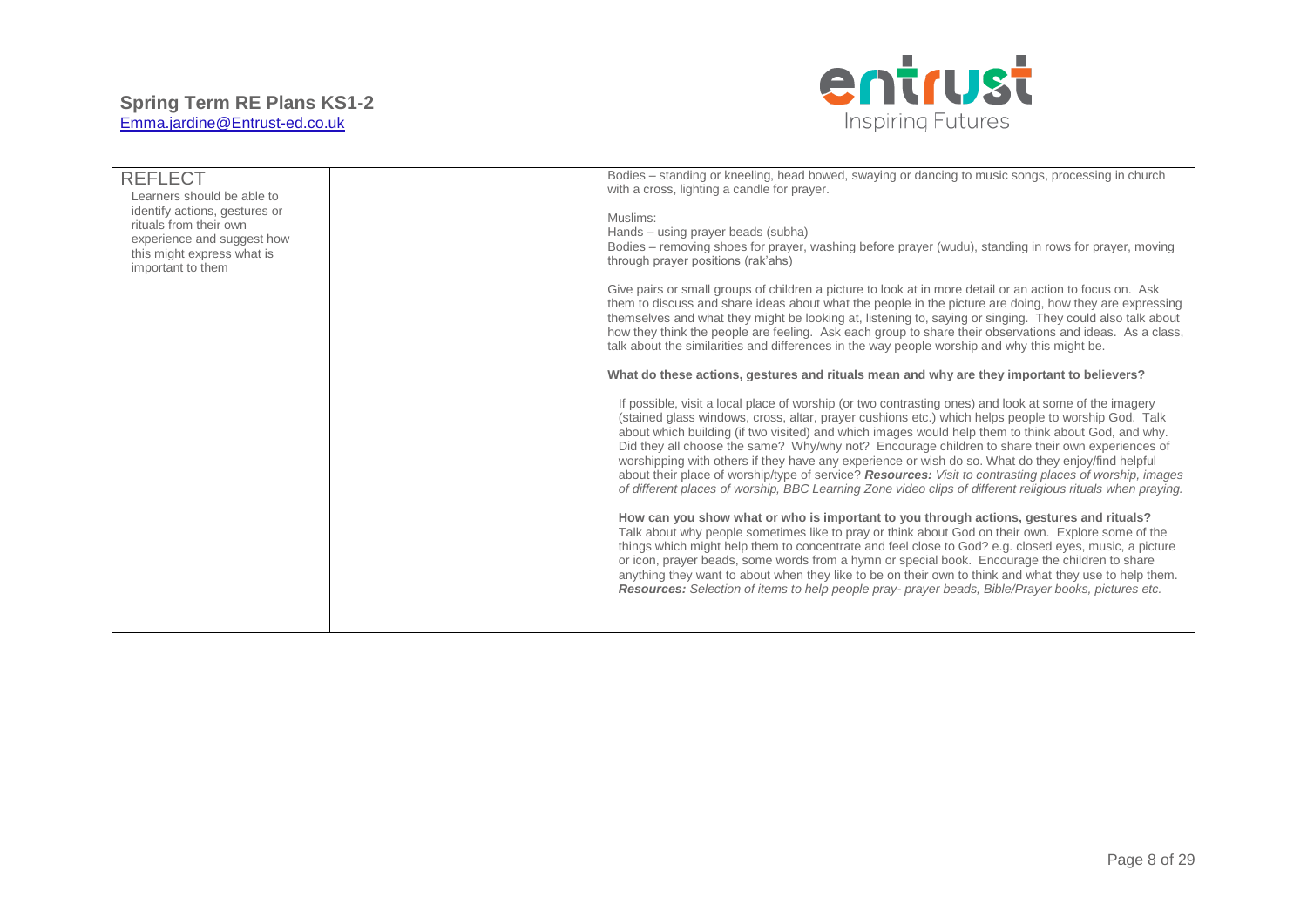

| <b>Religious Education</b>                                                                                                                                                                                                     | Title: 1.2c Belonging to a group                                                                                                                                                                                                                                                                                                                                     |                                                                                                                                                                                                                                                                                                                                                                                                                                                                                                                                                                                                                                                                                                                                                                                                                                                                              | Year: 2 Term:Sp2 Hours:5 |  |
|--------------------------------------------------------------------------------------------------------------------------------------------------------------------------------------------------------------------------------|----------------------------------------------------------------------------------------------------------------------------------------------------------------------------------------------------------------------------------------------------------------------------------------------------------------------------------------------------------------------|------------------------------------------------------------------------------------------------------------------------------------------------------------------------------------------------------------------------------------------------------------------------------------------------------------------------------------------------------------------------------------------------------------------------------------------------------------------------------------------------------------------------------------------------------------------------------------------------------------------------------------------------------------------------------------------------------------------------------------------------------------------------------------------------------------------------------------------------------------------------------|--------------------------|--|
| Programme of Learning Focus                                                                                                                                                                                                    |                                                                                                                                                                                                                                                                                                                                                                      |                                                                                                                                                                                                                                                                                                                                                                                                                                                                                                                                                                                                                                                                                                                                                                                                                                                                              |                          |  |
| To support the learners to become religiously literate, this unit will provide opportunities to:<br>Identify the importance for some people of belonging to a religion and recognise the difference this makes to their lives. |                                                                                                                                                                                                                                                                                                                                                                      |                                                                                                                                                                                                                                                                                                                                                                                                                                                                                                                                                                                                                                                                                                                                                                                                                                                                              |                          |  |
| <b>Broad Learning</b>                                                                                                                                                                                                          | Assessment criteria and                                                                                                                                                                                                                                                                                                                                              | Learning Activities                                                                                                                                                                                                                                                                                                                                                                                                                                                                                                                                                                                                                                                                                                                                                                                                                                                          |                          |  |
| Objective                                                                                                                                                                                                                      | differentiation                                                                                                                                                                                                                                                                                                                                                      |                                                                                                                                                                                                                                                                                                                                                                                                                                                                                                                                                                                                                                                                                                                                                                                                                                                                              |                          |  |
| <b>EXPLORE</b><br>Learners should be able to<br>identify faith groups that people<br>might belong to and to suggest<br>what difference that might make<br>to the lives of believers<br><b>ENGAGE</b>                           | WTS: All learners should be able to identify<br>faith communities to which people belong<br>EXS: Most learners should be able to give<br>examples of what it might mean to belong to<br>a faith group or community<br>GDS: Some learners should be able to<br>suggest why people might belong to faith<br>groups and what difference it might make to<br>their lives | What difference does it make to belong?<br>Make a list of groups that children belong to. This could include family, class, school, Brownies, Cubs, a<br>faith group, an interest e.g. ballet or karate. Using hoops for each type of group ask two children to<br>stand in any circle which they belong, showing that they belong to more than one.<br>Ask pupils to bring to school something that shows they belong to a group such as a badge or<br>certificate. Use a camera to take photos of any groups children belong to in school for example their<br>class, friendship group or sports team. Children choose one photograph or group and write a paragraph<br>to say how 'belonging' to that group makes them feel.<br>Resources: Hoops or ropes to make circles.                                                                                                |                          |  |
| Learners should be able to recall<br>activities around belonging to faith<br>communities and explore what<br>this might say to a believer                                                                                      | Assessment opportunities<br>(what will be assessed and<br>when)                                                                                                                                                                                                                                                                                                      | What difference does it make to belong to a faith community?<br>Discuss with children that religious parents feel it is a great privilege and responsibility that their family<br>belongs to a faith community. For them the concept that a child is a gift from God is central and it is<br>important to welcome babies into the faith community. You may recap Baptism (from Year 1 Belonging<br>unit) but the focus here is on the Muslim Aqiqah ceremony. (pupils working at greater depth may be<br>able to compare both ceremonies).<br>Basic Agigah facts: As soon as a baby is born into it is welcomed into the Ummah. (Muslim community).<br>The father whispers the Adhan (call to prayer) into the baby's right ear and the Iqamat (shorter version)<br>into the baby's left ear. A small amount of honey or sugar is placed onto the baby's tongue to symbolise |                          |  |
| <b>REFLECT</b><br>Learners should be able to<br>identify groups that they<br>themselves belong to, to say how<br>they show they belong, and what<br>difference this makes to their lives                                       |                                                                                                                                                                                                                                                                                                                                                                      | the charachteristics hoped for. On the seventh day after birth the Agigah ceremony is held – the baby's<br>head is shaven, the hair is weighed and equivalent amount of silver is given to the poor to symbolise the<br>family sharing their good fortune and happiness with others. The baby is also given its name which is<br>usually chosen from the Qur'an or from a list of great Muslims of the past. The baby is then given some<br>dates, salt, sugar and water to taste which is symbolic for how they are going to experience the reality of<br>life.                                                                                                                                                                                                                                                                                                             |                          |  |
|                                                                                                                                                                                                                                |                                                                                                                                                                                                                                                                                                                                                                      | Use a multi-sensory approach to exploring the ceremony.<br>Watch, hear, talk and act out what happens when a Muslim baby is born.<br>Listening – to the call to prayer, talk about why the words are spoken, whisper some good<br>advice into another pupils ear                                                                                                                                                                                                                                                                                                                                                                                                                                                                                                                                                                                                             |                          |  |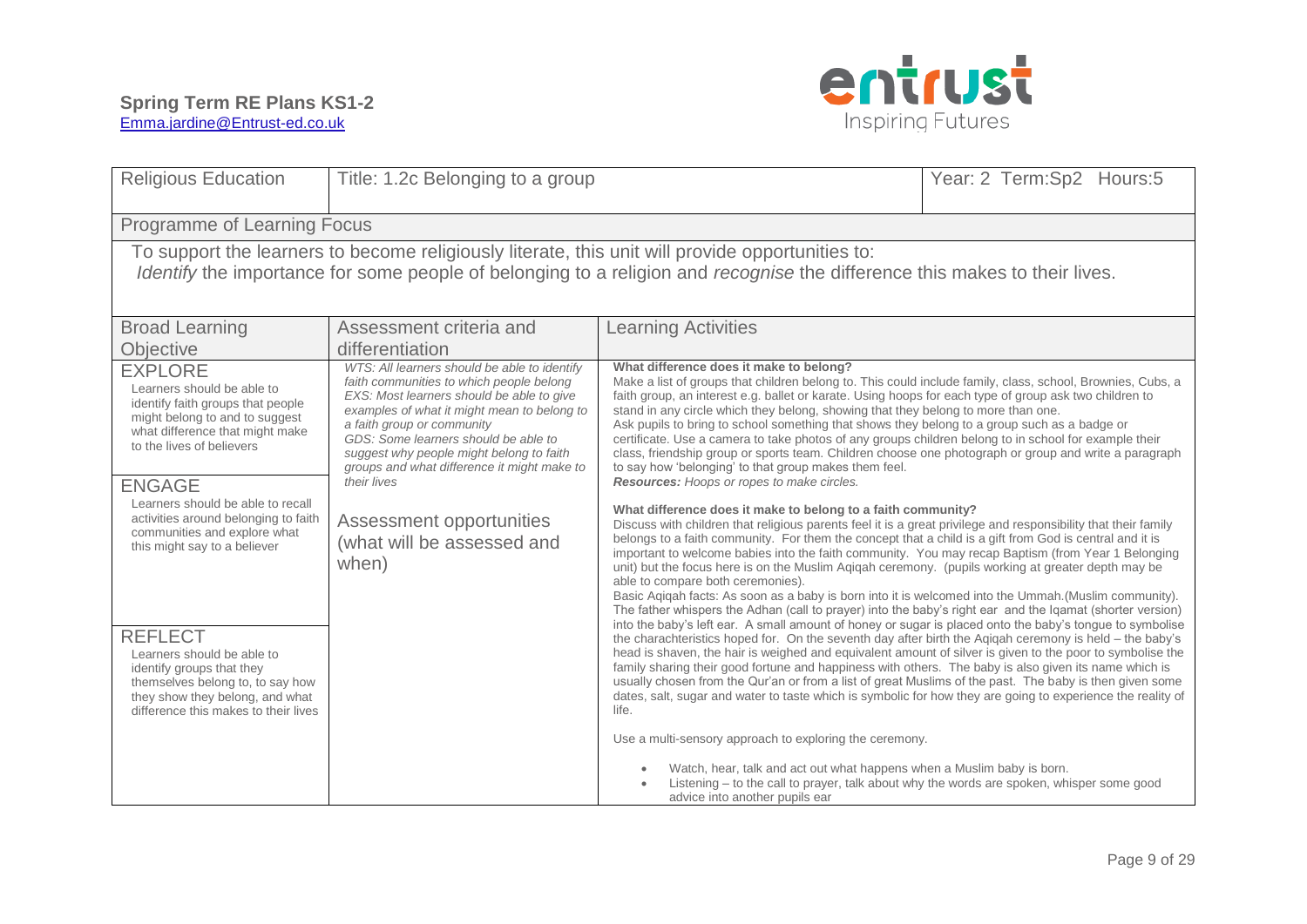

|  | Touching – handle a small doll as you would handle a baby, weigh different items and see the<br>equivalent in silver coins<br>Tasting – honey or dates, how might the taste look if drawn/was a colour? Think about all the<br>baby tastes, why might they be given these to taste?<br>Giving and receiving – act out how it feels to give and receive<br>Make and do – make a card to welcome a new Muslim baby using ideas to reflect their<br>learning. Create a 'photo album' using drawings or pictures to illustrate a welcoming<br>ceremony. Add to the photo album a description of the special actions, or a picture of the<br>special item with the caption 'This is very special because'<br>How would the pupils welcome a new baby and why? Discuss what would be the important parts of<br>their ceremony. |
|--|--------------------------------------------------------------------------------------------------------------------------------------------------------------------------------------------------------------------------------------------------------------------------------------------------------------------------------------------------------------------------------------------------------------------------------------------------------------------------------------------------------------------------------------------------------------------------------------------------------------------------------------------------------------------------------------------------------------------------------------------------------------------------------------------------------------------------|
|--|--------------------------------------------------------------------------------------------------------------------------------------------------------------------------------------------------------------------------------------------------------------------------------------------------------------------------------------------------------------------------------------------------------------------------------------------------------------------------------------------------------------------------------------------------------------------------------------------------------------------------------------------------------------------------------------------------------------------------------------------------------------------------------------------------------------------------|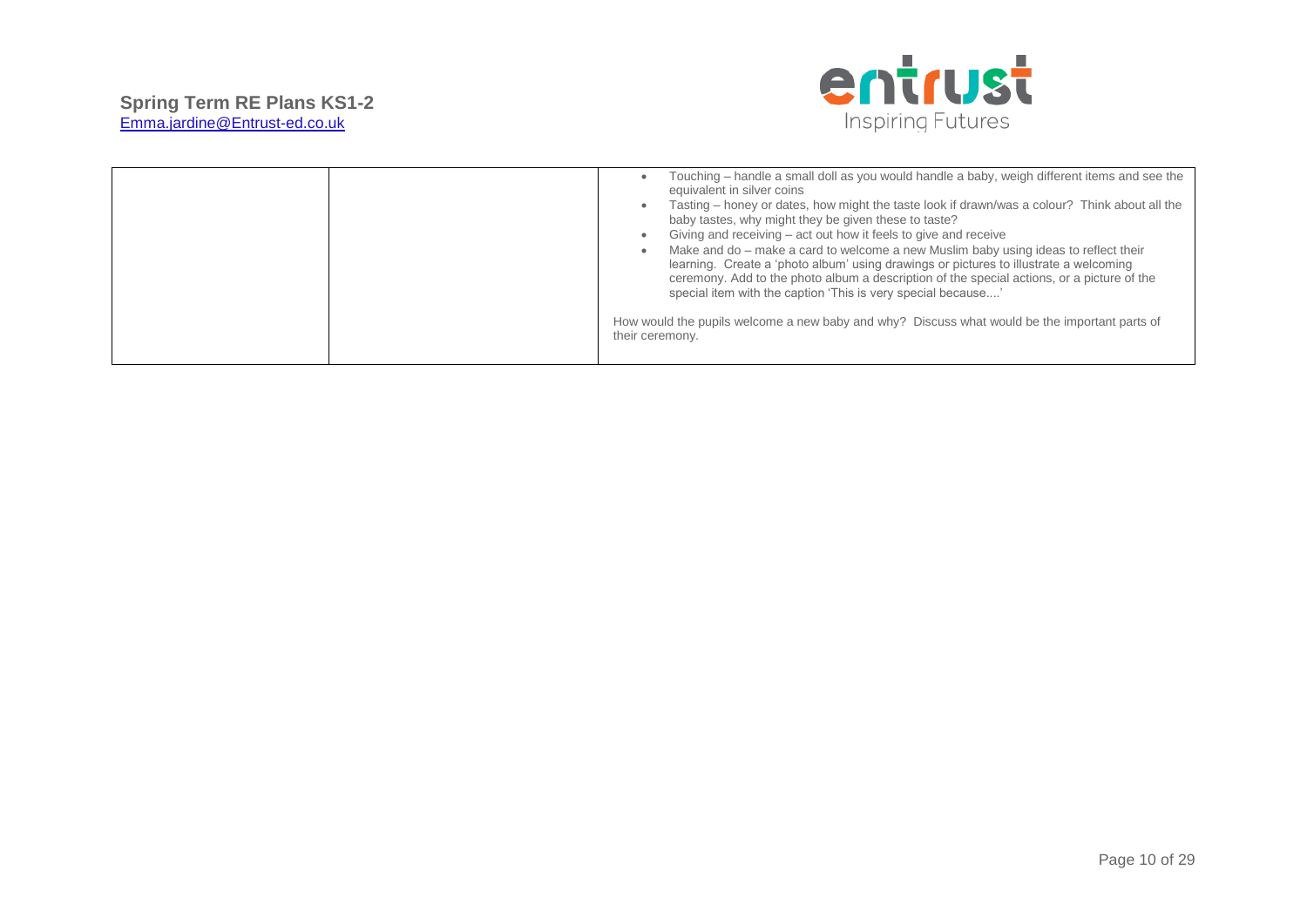

| <b>Religious Education</b>                                                                                                                                                                                             | Title: 2.3c symbols of worship                                                                                                                                                                                                                                                                                                                                                                                                         |                                                                                                                                                                                                                                                                                                                                                                                                                                                                                                                                                                                                                                                                                                                                                                                                                                                                                                                                                                                                                                                            | Year: 3 Term: SP1 Hours: 5 |  |
|------------------------------------------------------------------------------------------------------------------------------------------------------------------------------------------------------------------------|----------------------------------------------------------------------------------------------------------------------------------------------------------------------------------------------------------------------------------------------------------------------------------------------------------------------------------------------------------------------------------------------------------------------------------------|------------------------------------------------------------------------------------------------------------------------------------------------------------------------------------------------------------------------------------------------------------------------------------------------------------------------------------------------------------------------------------------------------------------------------------------------------------------------------------------------------------------------------------------------------------------------------------------------------------------------------------------------------------------------------------------------------------------------------------------------------------------------------------------------------------------------------------------------------------------------------------------------------------------------------------------------------------------------------------------------------------------------------------------------------------|----------------------------|--|
| Programme of Learning Focus                                                                                                                                                                                            |                                                                                                                                                                                                                                                                                                                                                                                                                                        |                                                                                                                                                                                                                                                                                                                                                                                                                                                                                                                                                                                                                                                                                                                                                                                                                                                                                                                                                                                                                                                            |                            |  |
| To support the learners to become religiously literate, this unit will provide opportunities to:<br>Compare and contrast the use of symbols, actions and gestures used in worship by different communities             |                                                                                                                                                                                                                                                                                                                                                                                                                                        |                                                                                                                                                                                                                                                                                                                                                                                                                                                                                                                                                                                                                                                                                                                                                                                                                                                                                                                                                                                                                                                            |                            |  |
| <b>Broad Learning</b><br><b>Objective</b>                                                                                                                                                                              | Assessment criteria and<br>differentiation                                                                                                                                                                                                                                                                                                                                                                                             | <b>Learning Activities</b>                                                                                                                                                                                                                                                                                                                                                                                                                                                                                                                                                                                                                                                                                                                                                                                                                                                                                                                                                                                                                                 |                            |  |
| <b>EXPLORE</b><br>Learners should be able to<br>identify the use of symbols,<br>actions and gestures in worship<br>and explain how these might<br>give believers a sense of<br>identity and belonging<br><b>ENGAGE</b> | WTS: All learners should be able to identify<br>symbols, actions and gestures which are<br>used in worship<br>EXS: Most learners should be able to make<br>the links between sources, beliefs and the<br>use of symbolism in worship<br>These learners should be able to describe<br>similarities and differences between and<br>within faiths<br>GDS: A few learners should be able to<br>explain how the use of symbols, actions and | Have a range of items for a birthday party, for example, a birthday cake, balloons, presents, pass the<br>parcel, cards, badges etc. Ask children to identify what the items are and when they are used. Discuss<br>with them that many occasions have certain symbols, gestures and rituals. Introduce some artefacts<br>associated with worship in particular faiths (bible, rosary beads, prayer mat, headscarf etc Pupils<br>should research what the items are, how they are used and why they are important to believers. These<br>could be presented to the class. Pupils could complete a venn diagram contrasting two particular<br>artefacts showing what is similar about them and how they are used, and what is different.<br>Explore one, two or three key symbolic ideas in more detail: Love, Peace, Justice. What are the words<br>about, what do they mean, why are they important, what would the world be like without them? Can<br>these ideas be seen, touched, heard? Explore what Christianity teaches about Love, Peace, Justice. |                            |  |
| Learners should be able to<br>explain what beliefs are<br>expressed through symbols,<br>action and gestures, comparing<br>and contrasting the ways in<br>which they are used by different<br>communities               | gestures helps believers to feel a sense of<br><i>identity and belonging</i><br>Assessment opportunities<br>(what will be assessed and<br>when)                                                                                                                                                                                                                                                                                        | How might a Christian express them in everyday life?<br>Create a list of metaphors for the words Love, Peace, and/or Justice. For example If Love was a<br>flower/colour/animal/toy/food it would bebecause<br>Pupils could spend time designing a stain glass window or a poster which symbolises Love, Peace,<br>and/or Justice and write a sentence to explain where in the window/poster that idea has been<br>represented.                                                                                                                                                                                                                                                                                                                                                                                                                                                                                                                                                                                                                            |                            |  |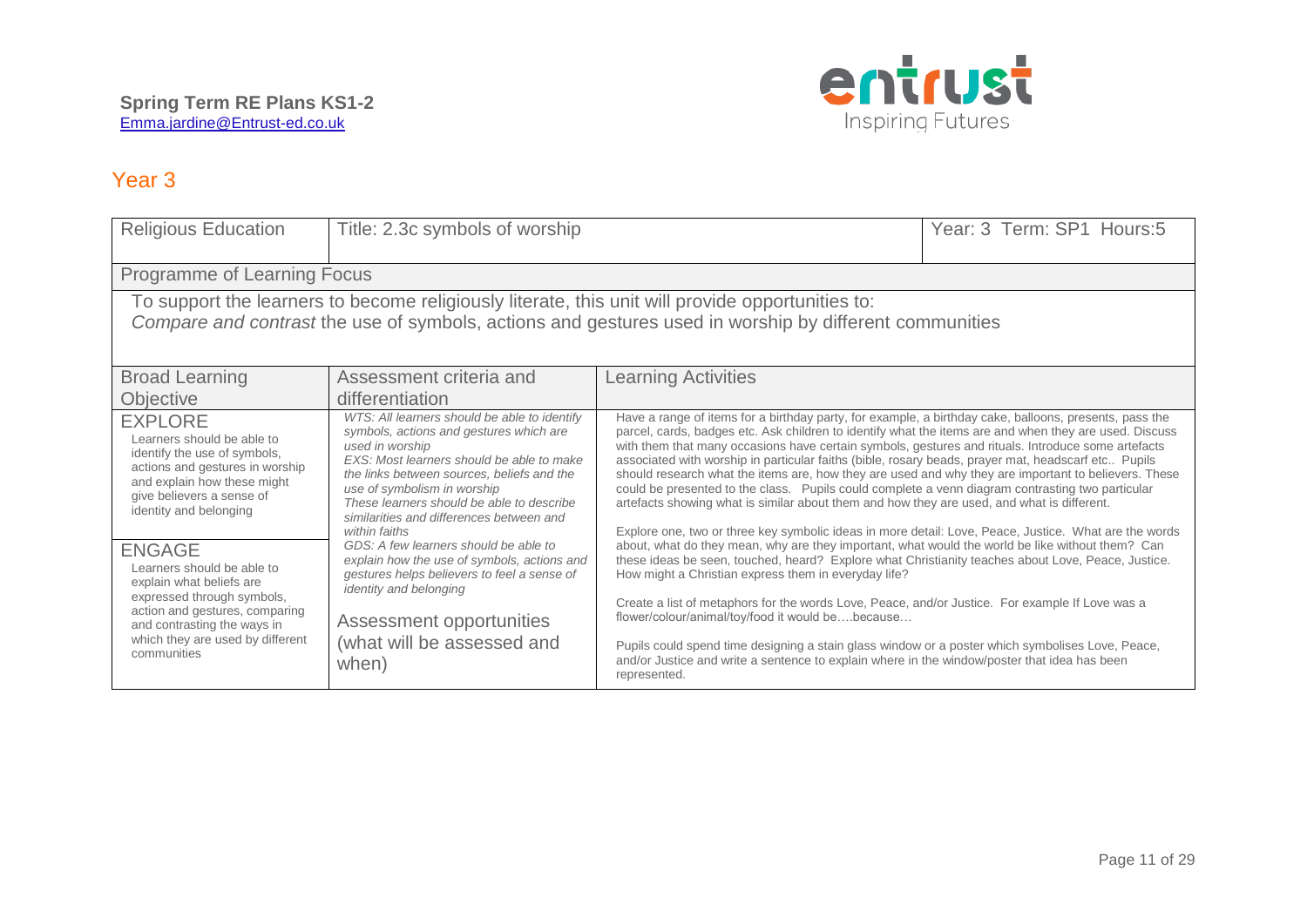

| <b>REFLECT</b><br>Learners should be able to<br>identify examples from their<br>own experience and suggest<br>how using symbols, actions and<br>gestures might be used by<br>themselves and others to<br>express what is of value | To tie into valentine's day, explore the idea of love in more detail. This could provide the perfect<br>opportunity to look at Christian weddings. Explore the vows and symbolism of a wedding and what this<br>teaches about love. A mock wedding could be planned in conjunction with the church or simply in your<br>school hall allowing pupils the opportunity to learn about weddings through experience.<br>1 Corinthians 13 could be shared and pupils could write their own 'love is' verses/poems.<br>As an alternative to the Christian wedding a wedding from a different faith could be explored and the<br>symbolism behind it could be explained. For example, the seven steps in a Hindu wedding. |
|-----------------------------------------------------------------------------------------------------------------------------------------------------------------------------------------------------------------------------------|-------------------------------------------------------------------------------------------------------------------------------------------------------------------------------------------------------------------------------------------------------------------------------------------------------------------------------------------------------------------------------------------------------------------------------------------------------------------------------------------------------------------------------------------------------------------------------------------------------------------------------------------------------------------------------------------------------------------|
|-----------------------------------------------------------------------------------------------------------------------------------------------------------------------------------------------------------------------------------|-------------------------------------------------------------------------------------------------------------------------------------------------------------------------------------------------------------------------------------------------------------------------------------------------------------------------------------------------------------------------------------------------------------------------------------------------------------------------------------------------------------------------------------------------------------------------------------------------------------------------------------------------------------------------------------------------------------------|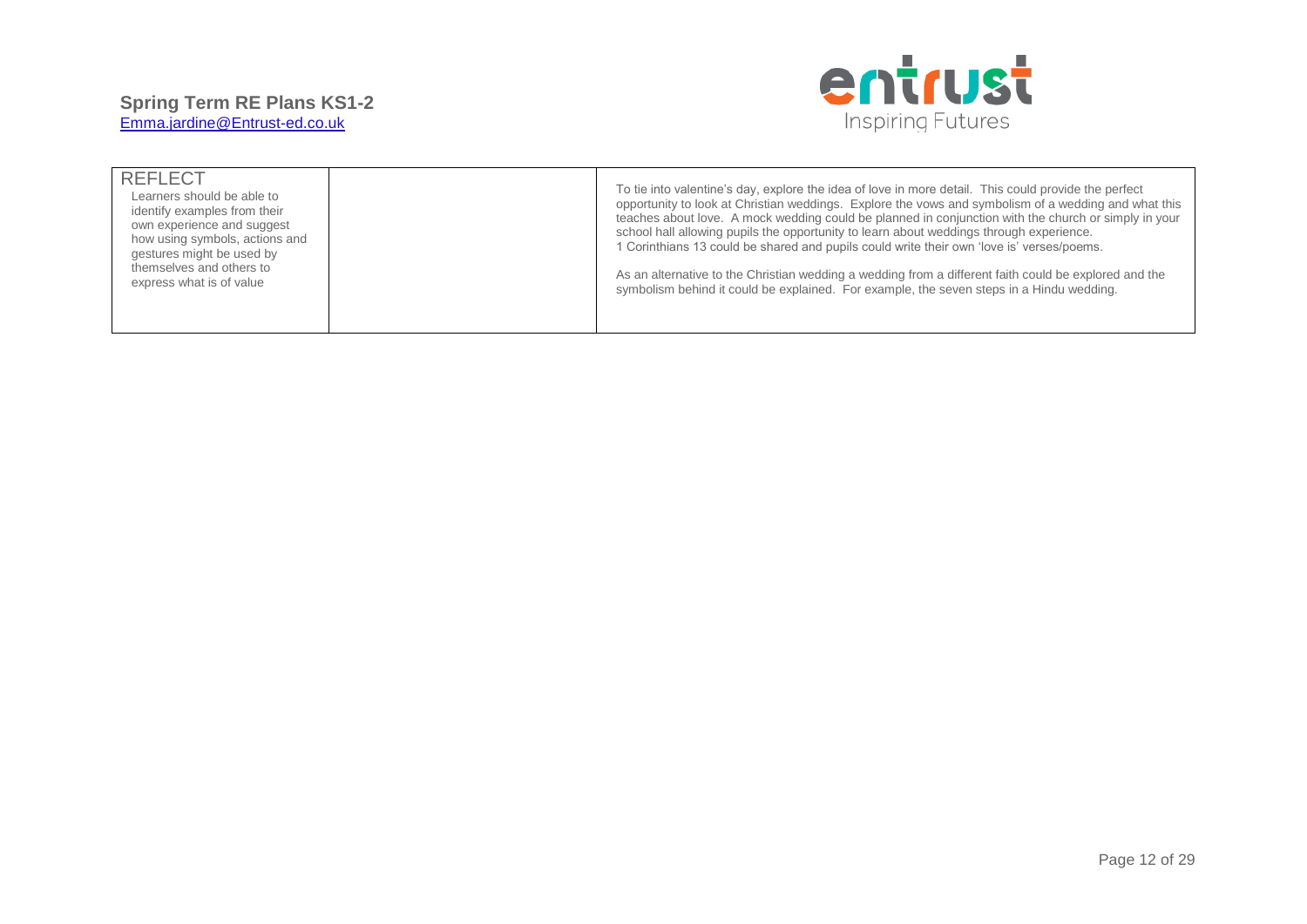

| <b>Religious Education</b>                                                                                                                                                                                                                                                                                                                                                                                               | Title: 2.2c Sharing food in Religious Festivals                                                                                                                                                                                                                                                                                                                                                                                                                                                                                                                                                               |                                                                                                                                                                                                                                                                                                                                                                                                                                                                                                                                                                                                                                                                                                                                                                                                                                                                                                                                                                                                                                                                                                                                                                                                                                                                                                                                                                                                                                                                                           | Year: 3 Term: SP2 Hours:5 |  |  |  |
|--------------------------------------------------------------------------------------------------------------------------------------------------------------------------------------------------------------------------------------------------------------------------------------------------------------------------------------------------------------------------------------------------------------------------|---------------------------------------------------------------------------------------------------------------------------------------------------------------------------------------------------------------------------------------------------------------------------------------------------------------------------------------------------------------------------------------------------------------------------------------------------------------------------------------------------------------------------------------------------------------------------------------------------------------|-------------------------------------------------------------------------------------------------------------------------------------------------------------------------------------------------------------------------------------------------------------------------------------------------------------------------------------------------------------------------------------------------------------------------------------------------------------------------------------------------------------------------------------------------------------------------------------------------------------------------------------------------------------------------------------------------------------------------------------------------------------------------------------------------------------------------------------------------------------------------------------------------------------------------------------------------------------------------------------------------------------------------------------------------------------------------------------------------------------------------------------------------------------------------------------------------------------------------------------------------------------------------------------------------------------------------------------------------------------------------------------------------------------------------------------------------------------------------------------------|---------------------------|--|--|--|
|                                                                                                                                                                                                                                                                                                                                                                                                                          | Programme of Learning Focus                                                                                                                                                                                                                                                                                                                                                                                                                                                                                                                                                                                   |                                                                                                                                                                                                                                                                                                                                                                                                                                                                                                                                                                                                                                                                                                                                                                                                                                                                                                                                                                                                                                                                                                                                                                                                                                                                                                                                                                                                                                                                                           |                           |  |  |  |
| To support the learners to become religiously literate, this unit will provide opportunities to:<br>Investigate some features of key religious festivals and celebrations and <i>identify</i> similarities and differences                                                                                                                                                                                               |                                                                                                                                                                                                                                                                                                                                                                                                                                                                                                                                                                                                               |                                                                                                                                                                                                                                                                                                                                                                                                                                                                                                                                                                                                                                                                                                                                                                                                                                                                                                                                                                                                                                                                                                                                                                                                                                                                                                                                                                                                                                                                                           |                           |  |  |  |
| <b>Broad Learning</b>                                                                                                                                                                                                                                                                                                                                                                                                    | Assessment criteria and                                                                                                                                                                                                                                                                                                                                                                                                                                                                                                                                                                                       | <b>Learning Activities</b>                                                                                                                                                                                                                                                                                                                                                                                                                                                                                                                                                                                                                                                                                                                                                                                                                                                                                                                                                                                                                                                                                                                                                                                                                                                                                                                                                                                                                                                                |                           |  |  |  |
| Objective                                                                                                                                                                                                                                                                                                                                                                                                                | differentiation                                                                                                                                                                                                                                                                                                                                                                                                                                                                                                                                                                                               |                                                                                                                                                                                                                                                                                                                                                                                                                                                                                                                                                                                                                                                                                                                                                                                                                                                                                                                                                                                                                                                                                                                                                                                                                                                                                                                                                                                                                                                                                           |                           |  |  |  |
| <b>EXPLORE</b><br>Learners should be able to<br>describe features of religious<br>traditions, identify similarities<br>and differences and explain why<br>believers might commit to<br>carrying on these practices<br><b>ENGAGE</b><br>Learners should be able to<br>identify important beliefs<br>expressed through traditions<br>and explain how these might<br>strengthen the faith of<br>individuals and communities | WTS: All learners should be able to identify<br>a range of religious traditions<br>EXS: Most learners should be able to<br>describe the important features of some<br>religious traditions and identify similarities<br>and differences<br>These learners should be able to make links<br>between stories and sources and the<br>features of religious traditions, suggesting<br>reasons for similarities and differences<br>GDS: A few learners should be able to<br>explain why believers might be committed to<br>carrying on certain traditions<br>Assessment opportunities<br>(what will be assessed and | Ask children to suggest what is a tradition is and suggest types of traditions. Relate this to food and talk<br>about the times when special foods are eaten and identify the foods e.g. occasions when special food<br>might be eaten such as Bonfire Night, Birthdays, Christmas, Easter. Sample some of the foods which<br>the pupils identified e.g. cake, turkey, Easter eggs, toffee. Discuss why those foods might be eaten on<br>those occasions. Find out about things which are eaten in other cultures at special times and sample<br>some of the foods e.g. barfi, samosas, matzos.<br>Find out about occasions when special foods are eaten by members of a faith community.<br>For example: Easter and Pesach. look at each in detail. Listen to the story of the Passover festival in<br>any appropriate version. Look at a Seder plate. Find out what goes on the different sections and what<br>each one stands for. Explore the story of Easter. Jesus also celebrated Passover with his disciples.<br>Talk about the symbolic foods eaten and shared – lamb, hot cross buns, giving of eggs at Easter and<br>why they help to celebrate new life.<br>Pupils could create a Venn diagram showing similarities and differences between the two types of<br>meals.<br>Explore the reasons why it might be important for these faith communities to eat together.<br>Suggest why a member of the faith community might think it is important to use those foods each year. |                           |  |  |  |
| <b>REFLECT</b><br>Learners should be able to<br>identify traditions that are<br>important to them and explain<br>what this says about their<br>identity and values                                                                                                                                                                                                                                                       | when)                                                                                                                                                                                                                                                                                                                                                                                                                                                                                                                                                                                                         | Imagine what it would remind Jews/Christians of when they ate the foods. Why would it be important to<br>share the meal with other Jewish/Christian people? Why would they make sure they did this every<br>year? Ask a member of the faith community to visit and talk about the importance of the meal to them.<br>Discuss the importance to believers of remembering events from former times in their tradition.<br>In groups pupils could design/prepare a symbolic meal for another group to celebrate an event,<br>selecting foods to share and explaining what those foods represent<br><b>Resources:</b> Samples of food eaten at special times familiar to the children, and some which are<br>unfamiliar to them. Versions of the story of Easter and Pesach appropriate for the age group. A seder<br>plate. Foods to fill the spaces on the plate. Latkes, Easter eggs. Visitor to talk about the importance of<br>the celebration for them.                                                                                                                                                                                                                                                                                                                                                                                                                                                                                                                                 |                           |  |  |  |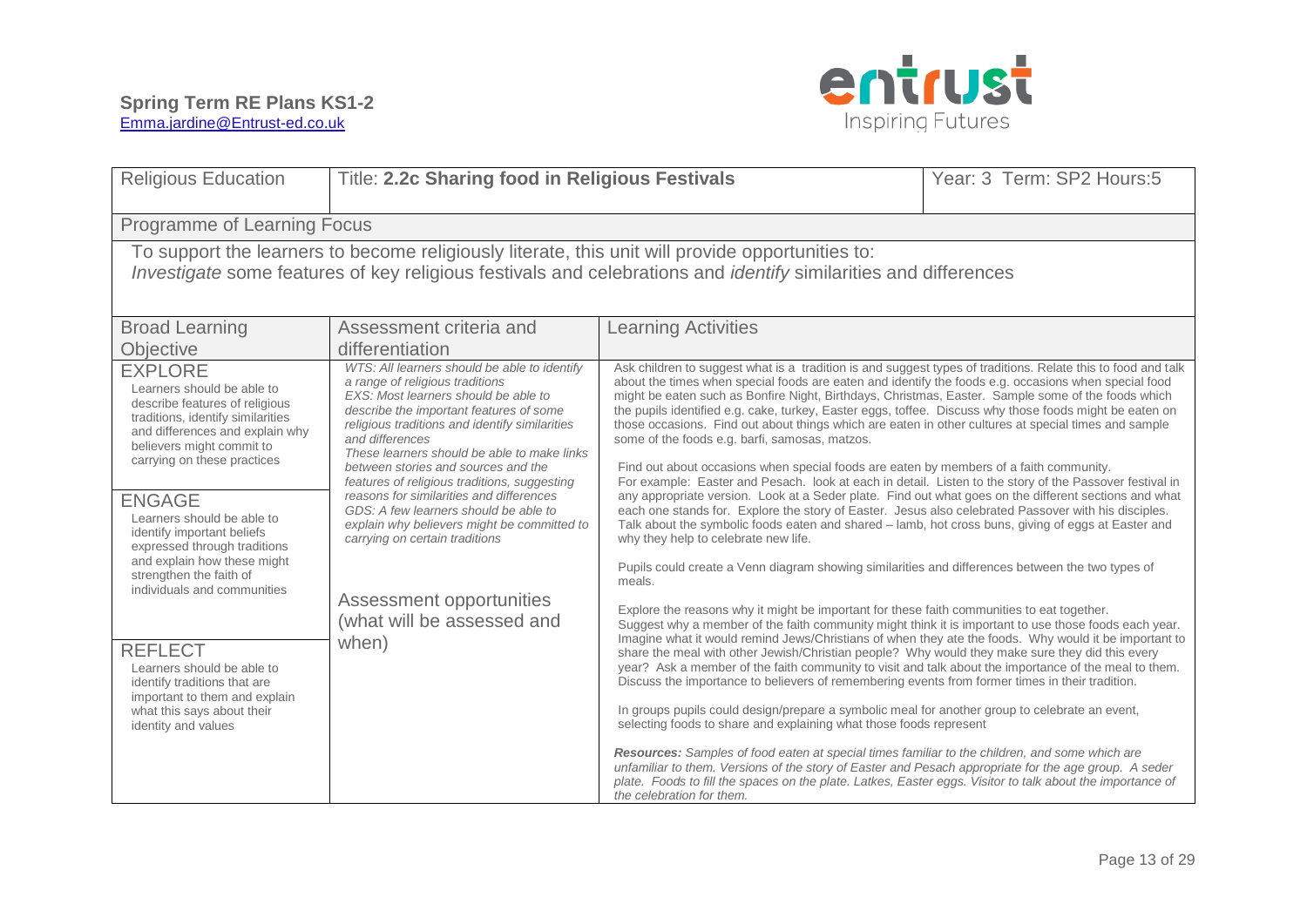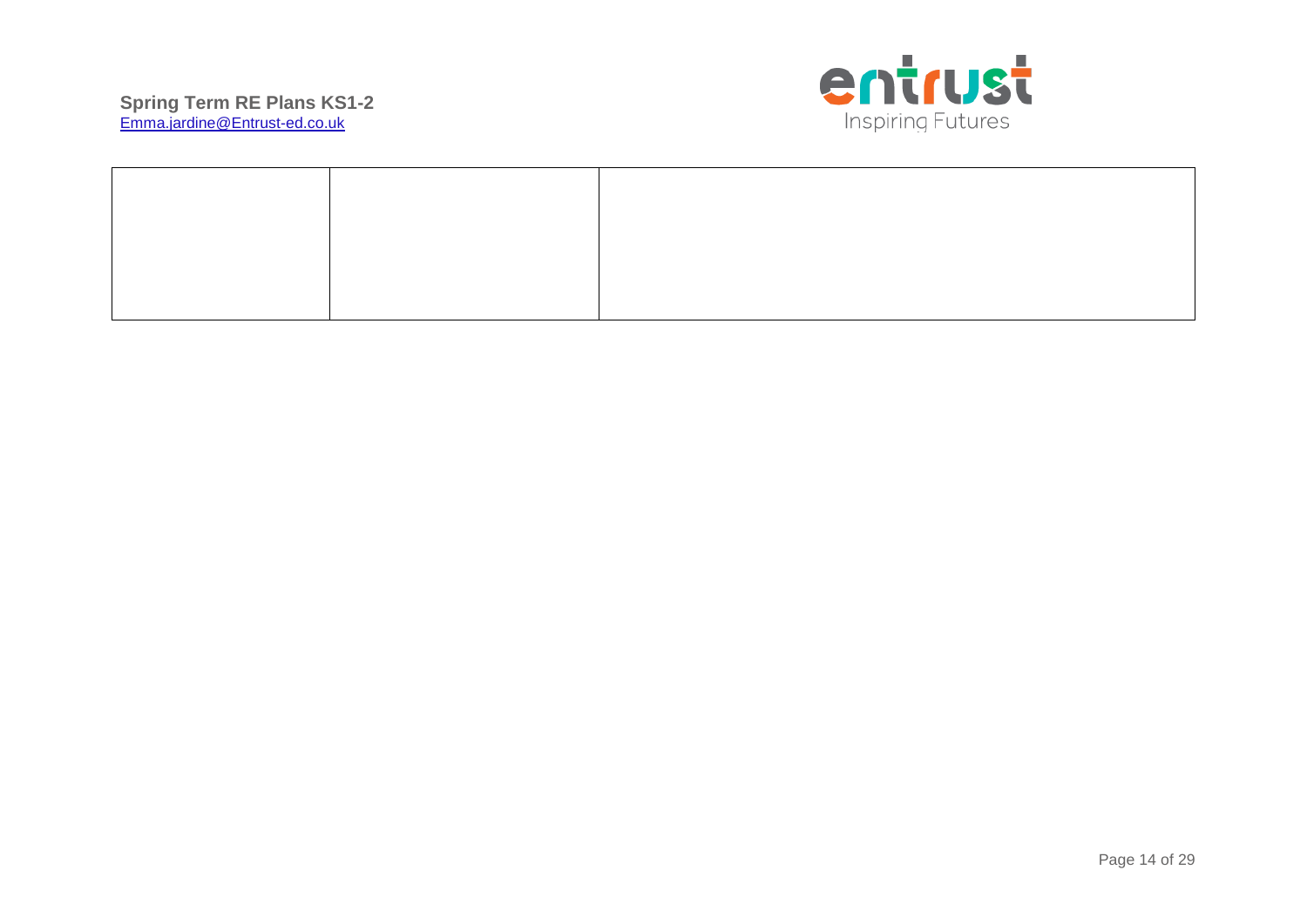

| <b>Religious Education</b>                                                                                                                                                                                                        | Title: 2.6c COMMITMENT: Lent                                                                                                                                                                                                                                                                       |                                                                                                                                                                                                                                                                                                                                                                                                                                                                                                                                                                                                                                                                                                                                                                   | Year: 4 Term: SP1 Hours:5 |
|-----------------------------------------------------------------------------------------------------------------------------------------------------------------------------------------------------------------------------------|----------------------------------------------------------------------------------------------------------------------------------------------------------------------------------------------------------------------------------------------------------------------------------------------------|-------------------------------------------------------------------------------------------------------------------------------------------------------------------------------------------------------------------------------------------------------------------------------------------------------------------------------------------------------------------------------------------------------------------------------------------------------------------------------------------------------------------------------------------------------------------------------------------------------------------------------------------------------------------------------------------------------------------------------------------------------------------|---------------------------|
| Programme of Learning Focus                                                                                                                                                                                                       |                                                                                                                                                                                                                                                                                                    |                                                                                                                                                                                                                                                                                                                                                                                                                                                                                                                                                                                                                                                                                                                                                                   |                           |
| To support the learners to become religiously literate, this unit will provide opportunities to:<br>Engage with a variety of people about their beliefs and values and ask questions about the way commitment affects their lives |                                                                                                                                                                                                                                                                                                    |                                                                                                                                                                                                                                                                                                                                                                                                                                                                                                                                                                                                                                                                                                                                                                   |                           |
| <b>Broad Learning</b>                                                                                                                                                                                                             | Assessment criteria and                                                                                                                                                                                                                                                                            | <b>Learning Activities</b>                                                                                                                                                                                                                                                                                                                                                                                                                                                                                                                                                                                                                                                                                                                                        |                           |
| <b>Objective</b>                                                                                                                                                                                                                  | differentiation                                                                                                                                                                                                                                                                                    |                                                                                                                                                                                                                                                                                                                                                                                                                                                                                                                                                                                                                                                                                                                                                                   |                           |
| <b>EXPLORE</b><br>Learners should be able to<br>identify important beliefs and<br>values of faith communities and<br>explain the impact of these on<br>the behaviour of believers                                                 | WTS: All learners should be able to identify<br>important beliefs and values of faith<br>communities<br>FXS: Most learners should be able to<br>identify key beliefs and values from stories<br>and sources and talk about the lessons<br>believers can learn about the way to lead<br>their lives | What sort of times and events do people prepare for in special ways?<br>Discuss times of preparation and the different ways in which people prepare. Think about sports,<br>holidays, school, even a trip to the shops. Invite children to share their own experiences of this. If<br>you know someone who has been on a retreat e.g. to think about the next steps in their life, you<br>could invite them to talk/answer questions.<br>Try giving the children extra preparation time for a particular task and allowing them to use it however<br>they choose - explain that time used thinking is one of the possibilities. (This could be a homework                                                                                                         |                           |
| <b>ENGAGE</b><br>Learners should be able to ask<br>questions about the importance<br>of beliefs and values for<br>believers and make suggestions<br>about the impact of commitment<br>on their lives                              | These learners should be able to link<br>actions of individuals to beliefs and values<br>GDS: A few learners should be able to<br>explain the impact of acting on beliefs and<br>values for individuals and communities                                                                            | task.) Discuss how the preparation affected their approach to the task.<br>What beliefs and values affect the way believers live?<br>Explain that Jesus needed time to think about the special job that God had given him to do. Tell the<br>story of his 40 days in the desert and explore how it made him feel strong enough to face the times<br>ahead. (They may need reminding that these included times of hard work and great sadness as well<br>as good times.) Talk about the word temptation. Jesus was tempted to use his special gifts from God<br>in the wrong way. When do we feel tempted? How do we resist temptation? (Role play would be<br>useful here.) Give pupils scenarios in which they might be tempted (eq. stealing). In pairs, try to |                           |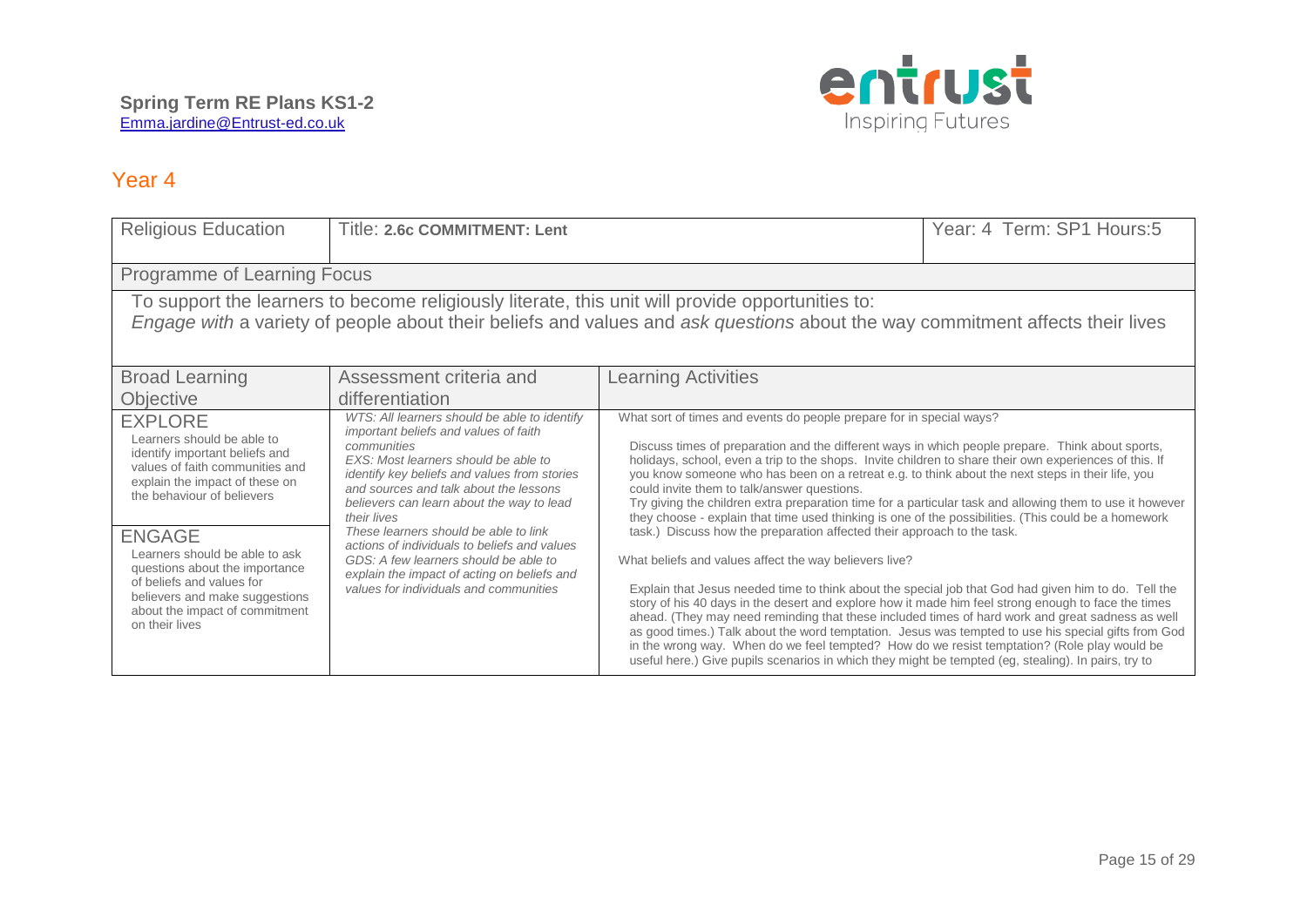

| <b>REFLECT</b><br>Assessment opportunities<br>Learners should be able to<br>(what will be assessed and<br>share ideas about right and<br>when)<br>wrong and talk about the<br>challenge of their own<br>commitments | tempt each other into eating something you shouldn't, owning something you shouldn't, taking over in<br>a game you didn't start. How did it feel to be tempted? Identify the effects of your actions on others.                                                                                                                                                                                                                                                                                                                                                                                                                                                                                                                                                                                                                                                                                                                                                                                                                                                                                                                                                                                                                                                                                                          |
|---------------------------------------------------------------------------------------------------------------------------------------------------------------------------------------------------------------------|--------------------------------------------------------------------------------------------------------------------------------------------------------------------------------------------------------------------------------------------------------------------------------------------------------------------------------------------------------------------------------------------------------------------------------------------------------------------------------------------------------------------------------------------------------------------------------------------------------------------------------------------------------------------------------------------------------------------------------------------------------------------------------------------------------------------------------------------------------------------------------------------------------------------------------------------------------------------------------------------------------------------------------------------------------------------------------------------------------------------------------------------------------------------------------------------------------------------------------------------------------------------------------------------------------------------------|
|                                                                                                                                                                                                                     | Show pupils the painting Christ in the Wilderness by Ivan Kramskoy - talk about what Jesus might<br>have been thinking and feeling. Pupils could anotate a copy of the painting with thoughts, ideas etc.<br>How does that help us to be strong?                                                                                                                                                                                                                                                                                                                                                                                                                                                                                                                                                                                                                                                                                                                                                                                                                                                                                                                                                                                                                                                                         |
|                                                                                                                                                                                                                     | Explain that Lent is a time of preparation for Easter, when Christians think especially about Jesus'<br>death and how it brings them forgiveness for the wrong things they've done. Let them look at a<br>calendar and work out how long Lent lasts. Why do they think it might be 40 days?                                                                                                                                                                                                                                                                                                                                                                                                                                                                                                                                                                                                                                                                                                                                                                                                                                                                                                                                                                                                                              |
|                                                                                                                                                                                                                     | How does commitment affect the lives of believers?                                                                                                                                                                                                                                                                                                                                                                                                                                                                                                                                                                                                                                                                                                                                                                                                                                                                                                                                                                                                                                                                                                                                                                                                                                                                       |
|                                                                                                                                                                                                                     | Find out about some of the things Christians do during Lent. Some of this can be done as group<br>work using books, pictures, church newsletters etc. Visitors could be invited to talk about local<br>practices.<br>Shrove Tuesday explore the traditions of eating pancakes. Explain links with Jesus' life and fasting<br>during his time in the wilderness. Share pancakes in class.<br>Fasting Discuss how this practice relates to the story of Jesus in the wilderness. Explain that it's still<br>practised by some Christians, now often interpreted as going without things they like during Lent.<br>Talk about how not concentrating on food can give time for other things such as prayer and<br>reflection, how self-denial can help people and can be used to help others e.g. giving the money<br>saved to a good cause.<br>Ash Wednesday services where people have the sign of the cross made on their foreheads with<br>ash as a sign of repentance and forgiveness. Talk about the words repentance and forgiveness and<br>the sign of the cross and how these relate to Christian teaching. Tell and act out the story of the<br>Lost Son / Loving Father (Luke 15 11-32). Explore what it teaches about forgiveness. Discuss times<br>when we're really sorry, who forgives us and how it helps us |
|                                                                                                                                                                                                                     | How do beliefs and values affect the way you live?                                                                                                                                                                                                                                                                                                                                                                                                                                                                                                                                                                                                                                                                                                                                                                                                                                                                                                                                                                                                                                                                                                                                                                                                                                                                       |
|                                                                                                                                                                                                                     | Written task: Why do Christians like to remember the story of Jesus' temptations? Why do you think<br>Christians say it is important to trust in God?, Why is it important for Christians to take part in Lent<br>traditions? How might Christians choose to live their lives differently after Lent?                                                                                                                                                                                                                                                                                                                                                                                                                                                                                                                                                                                                                                                                                                                                                                                                                                                                                                                                                                                                                    |
|                                                                                                                                                                                                                     | Footnote: the word Lent derives from the lengthening of days in spring.                                                                                                                                                                                                                                                                                                                                                                                                                                                                                                                                                                                                                                                                                                                                                                                                                                                                                                                                                                                                                                                                                                                                                                                                                                                  |
|                                                                                                                                                                                                                     |                                                                                                                                                                                                                                                                                                                                                                                                                                                                                                                                                                                                                                                                                                                                                                                                                                                                                                                                                                                                                                                                                                                                                                                                                                                                                                                          |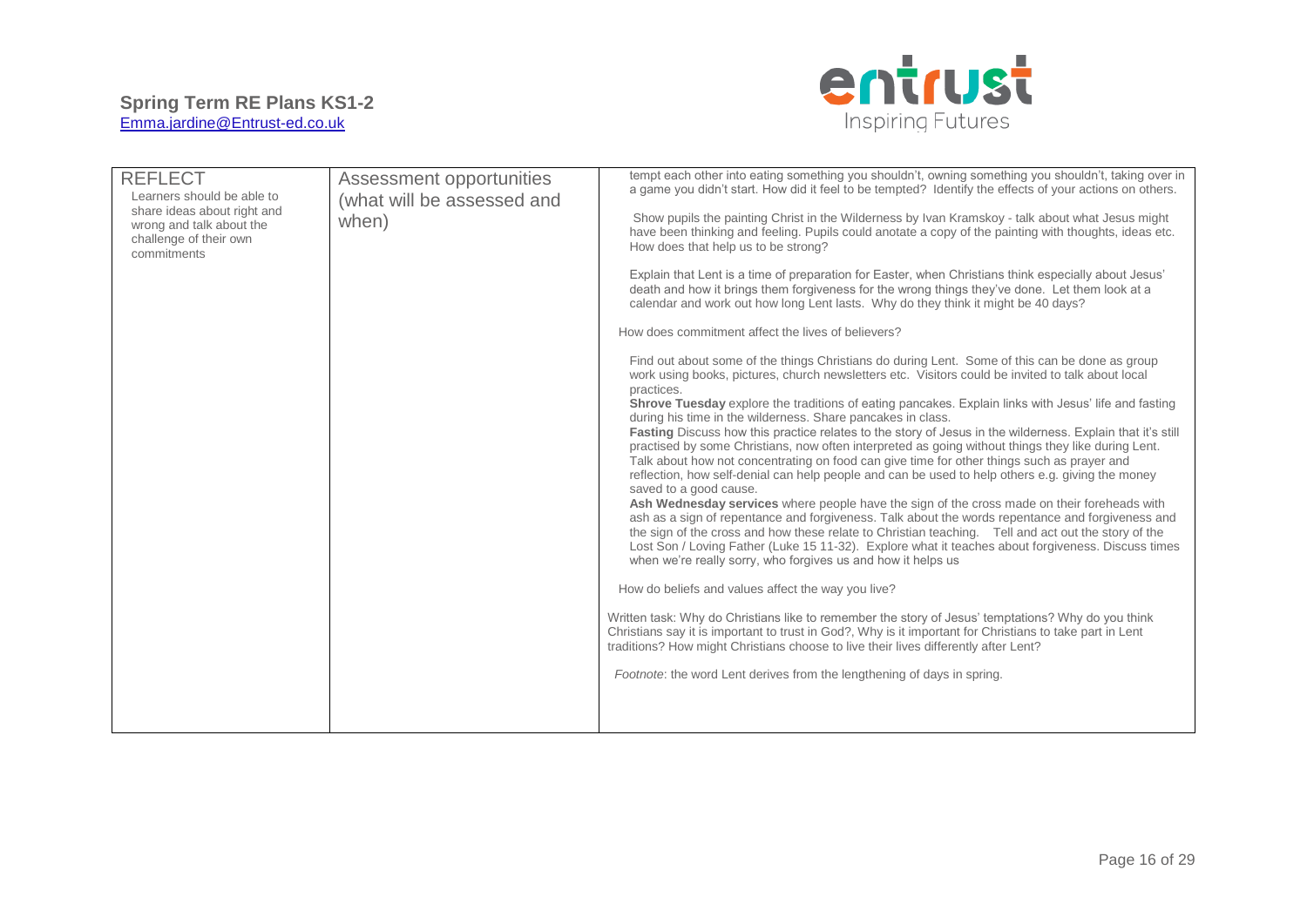

| <b>Religious Education</b>                                                                                                                         | Title: 2.4c Study of a chosen religion                                                                                                                                                                                                                                                                                                                                                                                                                    |                                                                                                                                                                                                                                                                                                                                                                                                                                                                                                                                                                                                                                                                          | Year: 4 Term: SP2 Hours: 5 |
|----------------------------------------------------------------------------------------------------------------------------------------------------|-----------------------------------------------------------------------------------------------------------------------------------------------------------------------------------------------------------------------------------------------------------------------------------------------------------------------------------------------------------------------------------------------------------------------------------------------------------|--------------------------------------------------------------------------------------------------------------------------------------------------------------------------------------------------------------------------------------------------------------------------------------------------------------------------------------------------------------------------------------------------------------------------------------------------------------------------------------------------------------------------------------------------------------------------------------------------------------------------------------------------------------------------|----------------------------|
| Programme of Learning Focus                                                                                                                        |                                                                                                                                                                                                                                                                                                                                                                                                                                                           |                                                                                                                                                                                                                                                                                                                                                                                                                                                                                                                                                                                                                                                                          |                            |
|                                                                                                                                                    |                                                                                                                                                                                                                                                                                                                                                                                                                                                           | To support the learners to become religiously literate, this unit will provide opportunities to:                                                                                                                                                                                                                                                                                                                                                                                                                                                                                                                                                                         |                            |
|                                                                                                                                                    |                                                                                                                                                                                                                                                                                                                                                                                                                                                           | Research some key events in the development of a religious tradition and explain the impact on believers today                                                                                                                                                                                                                                                                                                                                                                                                                                                                                                                                                           |                            |
| <b>Broad Learning</b>                                                                                                                              | Assessment criteria and                                                                                                                                                                                                                                                                                                                                                                                                                                   | <b>Learning Activities</b>                                                                                                                                                                                                                                                                                                                                                                                                                                                                                                                                                                                                                                               |                            |
| Objective                                                                                                                                          | differentiation                                                                                                                                                                                                                                                                                                                                                                                                                                           |                                                                                                                                                                                                                                                                                                                                                                                                                                                                                                                                                                                                                                                                          |                            |
| <b>EXPLORE</b><br>Learners should Be able to identify<br>some of the main features of a<br>chosen religious lifestyle.                             | WTS: All pupils should be able to identify<br>characteristic features in the chosen<br>religions lifestyle<br>EXS: Most pupils should be able to make<br>connections between key practices and the<br>teachings of the chosen religion<br>GDS: Some pupils should be able to<br>distinguish and describe practices that are<br>of particular significance to a person in the<br>chosen religion<br>Assessment opportunities<br>(what will be assessed and | Talk about the different lifestyles which people lead and why they might choose to select a<br>particular way to live.<br>This unit allows the opportunity to explore one religion in more detail. Choose from Christianity, Islam,<br>Hinduism, Buddhism, Sikhism or Judaism to complement your programme of study. It would be useful<br>to begin by using pictures to stimulate ideas about the different lifestyles which people have - e.g. give<br>examples of different hobbies which people pursue, people who put work and money first, people who<br>put family first. Think about the different ways and traditions you might have in your household, such as |                            |
| <b>ENGAGE</b><br>Be able to explain the meaning of<br>key actions and symbols to a<br>follower in the chosen religious                             |                                                                                                                                                                                                                                                                                                                                                                                                                                                           | visiting grandparents every week, going swimming every Saturday. Why do people do these things?<br>Make a list of the reasons people do things - such as habit, a hobby, because their parents tell them to,<br>because it is part of their religion etc. Create a collage to show the diversity of the world we live in.<br>Identify the main features in your chosen religion's lifestyle.                                                                                                                                                                                                                                                                             |                            |
|                                                                                                                                                    |                                                                                                                                                                                                                                                                                                                                                                                                                                                           | For example: use the BBC Learning Zone film clips to show people in your chosen religion at home and<br>at worship. Identify the important aspects of worship in the home. Set up an example of a shrine using<br>appropriate artefacts if appropriate.                                                                                                                                                                                                                                                                                                                                                                                                                  |                            |
| <b>REFLECT</b>                                                                                                                                     | when)                                                                                                                                                                                                                                                                                                                                                                                                                                                     | Find out the meaning of some of the important features of the religion to a believer.                                                                                                                                                                                                                                                                                                                                                                                                                                                                                                                                                                                    |                            |
| Be able to talk about things in their<br>lifestyle which are important to<br>them and which they would like to<br>pass on as a tradition to others |                                                                                                                                                                                                                                                                                                                                                                                                                                                           | For example: Visit a faith building. Talk through some of the importance aspects of the building for a<br>believer and the meaning of selected symbols. Discuss what these mean to a believer with a guide<br>from the faith community. Select symbols from the visit and create a display with illustrations of the<br>symbols and their meaning for the believer.                                                                                                                                                                                                                                                                                                      |                            |
|                                                                                                                                                    |                                                                                                                                                                                                                                                                                                                                                                                                                                                           | What do pupils consider to be the three key aspects of the faith they have studied and why.                                                                                                                                                                                                                                                                                                                                                                                                                                                                                                                                                                              |                            |
|                                                                                                                                                    |                                                                                                                                                                                                                                                                                                                                                                                                                                                           | Explore aspects of their own lives which they feel are distinctive and worth passing<br>on.                                                                                                                                                                                                                                                                                                                                                                                                                                                                                                                                                                              |                            |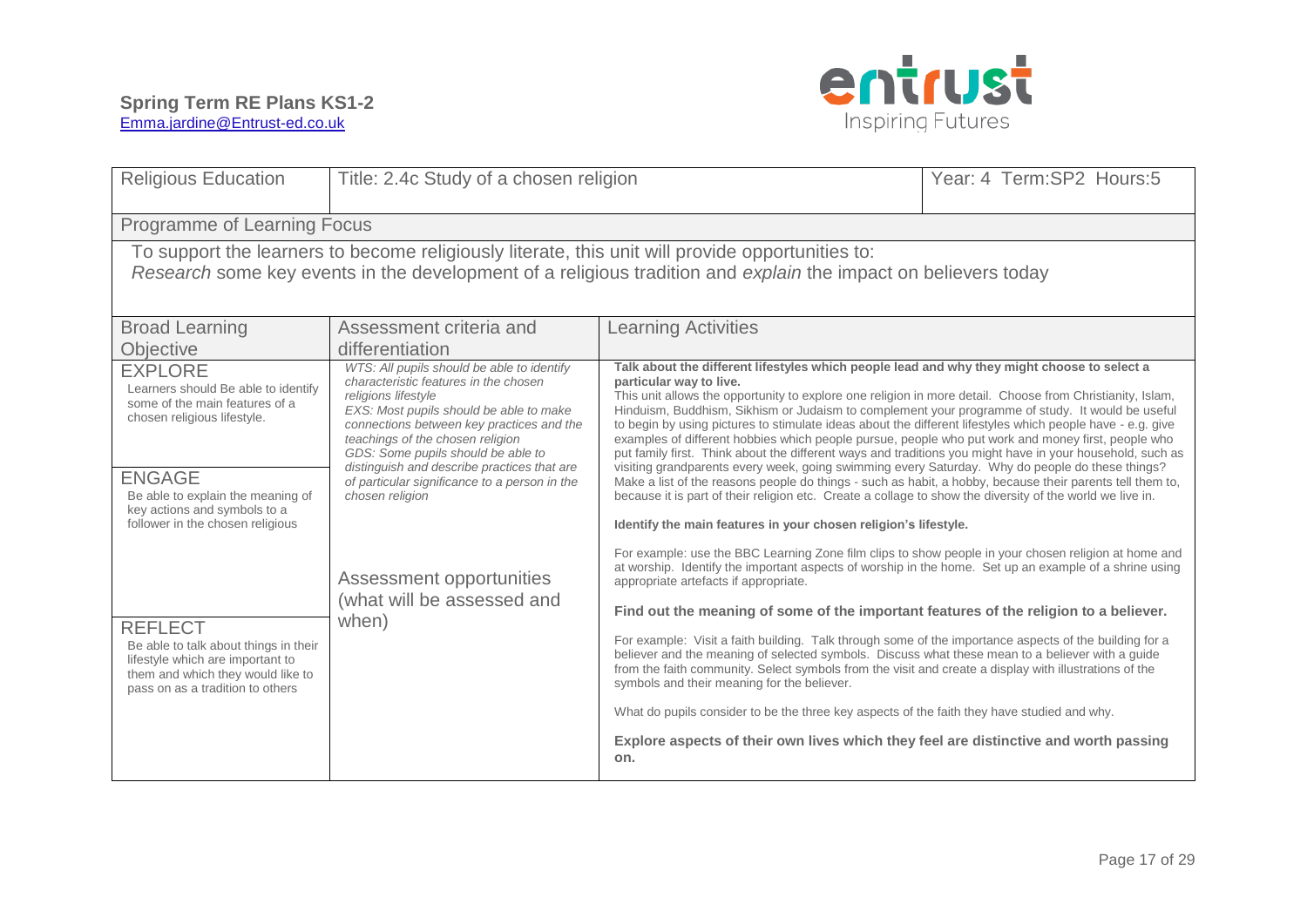

|  | For example: Talk about what makes your life different and special. Which aspects of your<br>life would you be very unhappy about giving up? Talk about why these things are important.<br>Write a note to someone to explain why you like to do these things and encourage them to<br>join you. |
|--|--------------------------------------------------------------------------------------------------------------------------------------------------------------------------------------------------------------------------------------------------------------------------------------------------|
|  |                                                                                                                                                                                                                                                                                                  |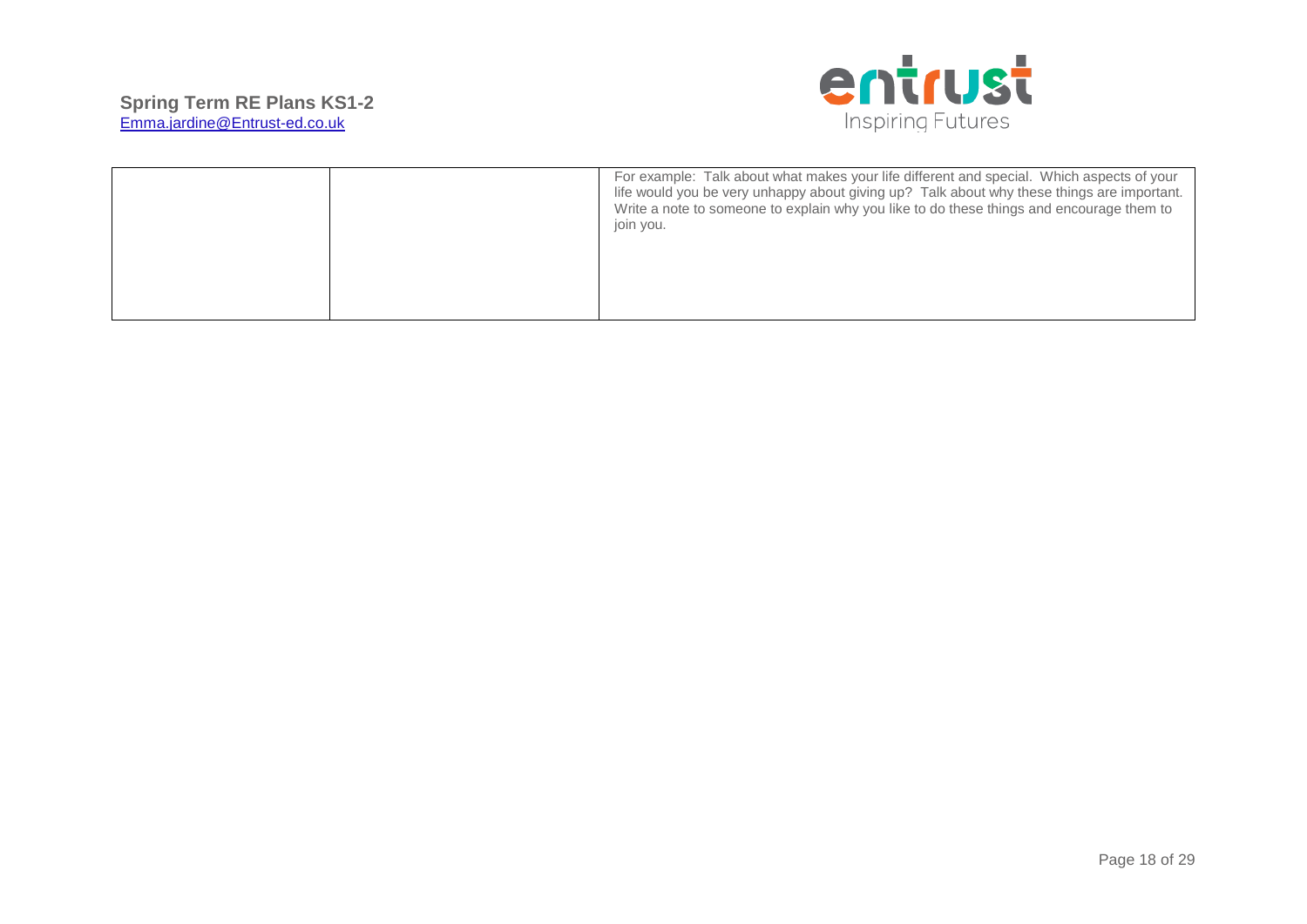

| <b>Religious Education</b>                                                                                                                                                                                                                                                                                                                                                                                                               | Title: 2.4a religious diversity - happiness                                                                                                                                                                                                                                                                                                                                                                                                                                                          |                                                                                                                                                                                                                                                                                                                                                                                                                                                                                                                                                                                                                                                                                                                                                                                                                                                                                                                                                                                                                                                                                                                                                                  | Year: 5 Term: SP1 Hours: 5 |
|------------------------------------------------------------------------------------------------------------------------------------------------------------------------------------------------------------------------------------------------------------------------------------------------------------------------------------------------------------------------------------------------------------------------------------------|------------------------------------------------------------------------------------------------------------------------------------------------------------------------------------------------------------------------------------------------------------------------------------------------------------------------------------------------------------------------------------------------------------------------------------------------------------------------------------------------------|------------------------------------------------------------------------------------------------------------------------------------------------------------------------------------------------------------------------------------------------------------------------------------------------------------------------------------------------------------------------------------------------------------------------------------------------------------------------------------------------------------------------------------------------------------------------------------------------------------------------------------------------------------------------------------------------------------------------------------------------------------------------------------------------------------------------------------------------------------------------------------------------------------------------------------------------------------------------------------------------------------------------------------------------------------------------------------------------------------------------------------------------------------------|----------------------------|
| Programme of Learning Focus                                                                                                                                                                                                                                                                                                                                                                                                              |                                                                                                                                                                                                                                                                                                                                                                                                                                                                                                      |                                                                                                                                                                                                                                                                                                                                                                                                                                                                                                                                                                                                                                                                                                                                                                                                                                                                                                                                                                                                                                                                                                                                                                  |                            |
| To support the learners to become religiously literate, this unit will provide opportunities to:<br>Explore the diversity of a range of religious traditions and identify and reflect on similarities and differences                                                                                                                                                                                                                    |                                                                                                                                                                                                                                                                                                                                                                                                                                                                                                      |                                                                                                                                                                                                                                                                                                                                                                                                                                                                                                                                                                                                                                                                                                                                                                                                                                                                                                                                                                                                                                                                                                                                                                  |                            |
| <b>Broad Learning Objective</b>                                                                                                                                                                                                                                                                                                                                                                                                          | Assessment criteria and<br>differentiation                                                                                                                                                                                                                                                                                                                                                                                                                                                           | <b>Learning Activities</b>                                                                                                                                                                                                                                                                                                                                                                                                                                                                                                                                                                                                                                                                                                                                                                                                                                                                                                                                                                                                                                                                                                                                       |                            |
| <b>EXPLORE</b><br>Pupils consider a fundamental<br>question of life learning<br>from other people's<br>thoughts as well as their<br>own experience.<br><b>ENGAGE</b><br>They learn about the difference<br>between material and spiritual values<br>and recognise that people with different<br>religious or non-religious perspectives<br>may come to similar conclusions,<br>considering specific<br>ideas from Buddhism and Humanism. | WTS: All pupils should be able to identify<br>different beliefs about happiness in<br>religious/non-religious traditions<br>EXS: Most pupils should be able to make<br>connections between key practices and the<br>teachings of the chosen religious/non-<br>religious traditions suggesting reasons for<br>diverse views<br>GDS: These pupils should be able to<br>distinguish and describe practices that are<br>of particular significance to a person in the<br>chosen religion and explain why | Is happiness the purpose of life?<br>Discuss with the children - What makes you happy? See if you can find the happy dance that<br>Snoopy does in the Peanuts. If Snoopy has a happy dance, what would your happy dance be? Ask<br>children to make up their own happy dance.<br>Pupils could use art / poetry / reflective writing to write about a time when they were very happy, or<br>what they think would make them happy. Or pupils could look at a recipe and explore the features.<br>What might a recipe for happiness look like? What would the ingredients be? In what proportions?<br>Ask the class to write their own recipe for happiness.<br>Can people be happier than they are? Can you teach people to be happy? Some schools are trying<br>to improve children's happiness. If your school was going to start happiness lessons, what do you<br>think they should be like? What form would the lessons take? What would the lesson content be?<br>How could you assess whether the class were happier at the end of the lesson? This could take the<br>form of a written exercise or a discussion.<br><b>Happiness in Buddhism/Humanism</b> |                            |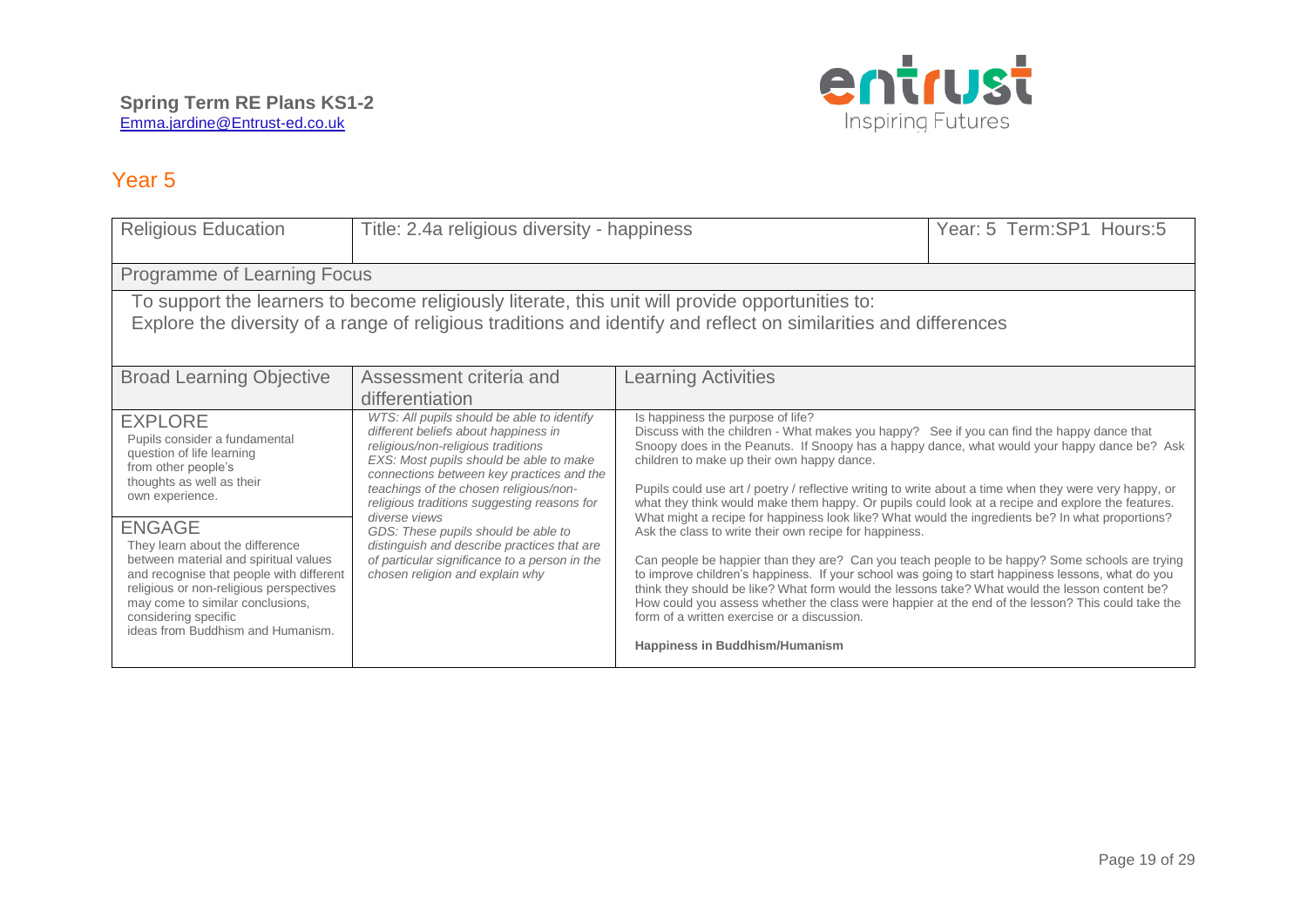

| <b>REFLECT</b><br>They explore the link between what<br>we think or believe, how we act or<br>behave and how happy we<br>make ourselves and other people. | Assessment opportunities<br>(what will be assessed and<br>when) | The Humanist logo is called the happy human. Ask selected pupils to the front to draw someone<br>happy in 30 seconds. What different views of happiness are there? Do you have to be smiling to be<br>happy? Explore what Humanists believe about happiness and responsibility. Ask a visitor from the<br>humanist society to talk to the children about beliefs about happiness and responsibility. What do<br>they believe about God, human life and the world? If this is not possible, find out about the Humanist<br>society online. Pupils could design a new symbol for the humanist society reflecting what they have<br>learnt.<br>Tell the story of the early life of Sidhartha Gotama – the Buddha. He had everything he could desire<br>as a young prince yet he wasn't happy. When he left the palace and saw the four sights he<br>understood the truth about life and how to truly find happiness. Pupils could illustrate the story of<br>the Buddha explaining how each sight made him think. Pupils could explore the idea of following<br>the noble eightfold path as the way to achieve happiness.<br>What similarities and differences are there between Humanist and Buddhist beliefs about God, the<br>world, life and happiness. Pupils could complete a Venn diagram.<br>Pupils could write a story or play to act out causing unhappiness / creating happiness. They could<br>draw upon Buddhist and or humanist ideas.<br>Pupils could also make a list that has responsibilities which balance the things they think will make<br>them happy e.g. I want to play with my friends - I must not interfere with other people who are<br>playing and upset them. |
|-----------------------------------------------------------------------------------------------------------------------------------------------------------|-----------------------------------------------------------------|------------------------------------------------------------------------------------------------------------------------------------------------------------------------------------------------------------------------------------------------------------------------------------------------------------------------------------------------------------------------------------------------------------------------------------------------------------------------------------------------------------------------------------------------------------------------------------------------------------------------------------------------------------------------------------------------------------------------------------------------------------------------------------------------------------------------------------------------------------------------------------------------------------------------------------------------------------------------------------------------------------------------------------------------------------------------------------------------------------------------------------------------------------------------------------------------------------------------------------------------------------------------------------------------------------------------------------------------------------------------------------------------------------------------------------------------------------------------------------------------------------------------------------------------------------------------------------------------------------------------------------------------------------------------------------------|
|                                                                                                                                                           |                                                                 |                                                                                                                                                                                                                                                                                                                                                                                                                                                                                                                                                                                                                                                                                                                                                                                                                                                                                                                                                                                                                                                                                                                                                                                                                                                                                                                                                                                                                                                                                                                                                                                                                                                                                          |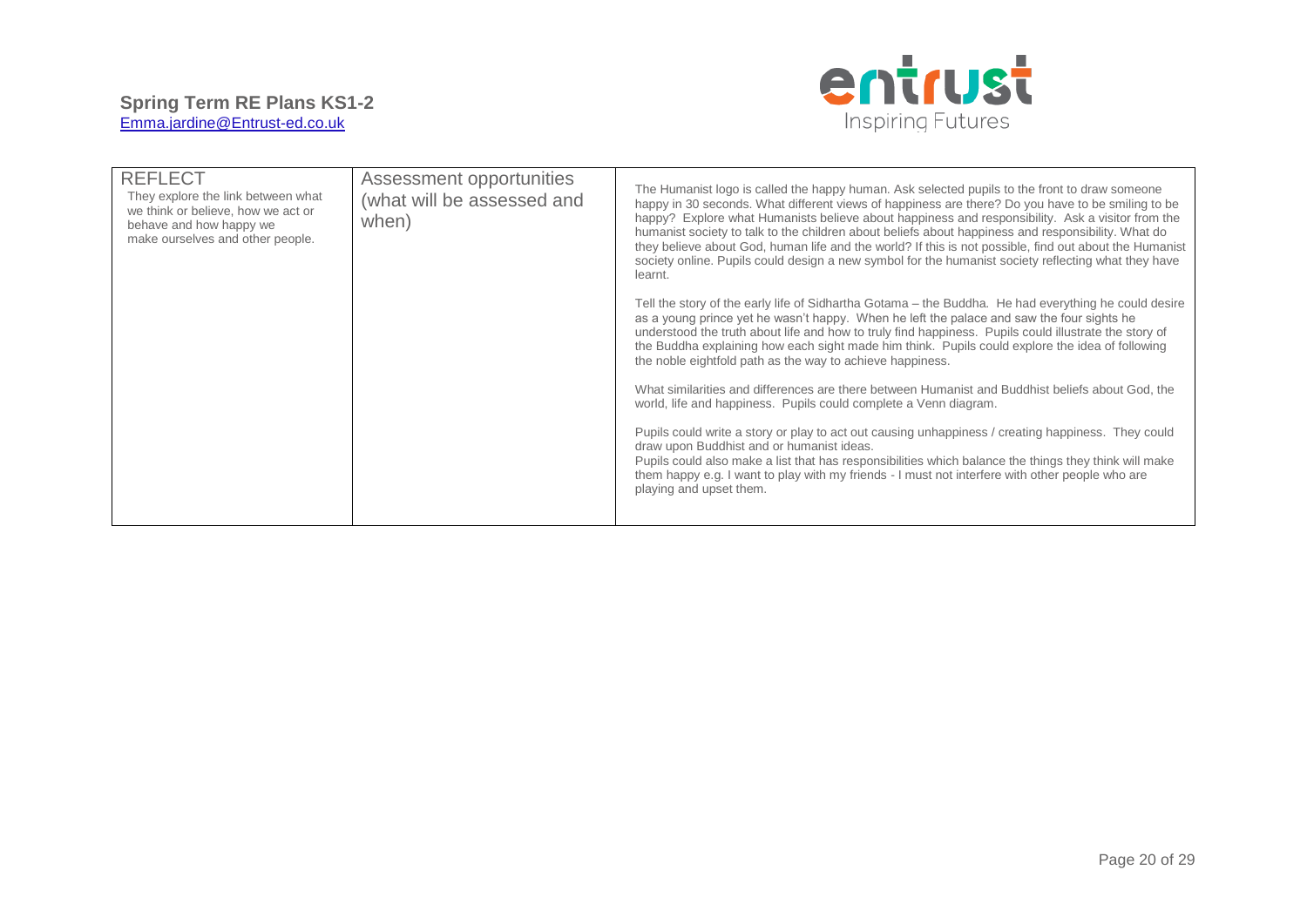

| <b>Religious Education</b>                                                                                                                                                                                                                                                                                                                               | Title: 2.5b Easter: Suffering and Hardship                                                                                                                                                                                                                                                                                                                                                                                                                                                                                                     |                                                                                                                                                                                                                                                                                                                                                                                                                                                                                                                                                                                                                                                                                                                                                                                                                                                                                                                                                                                                                                                                                                                                                                                                                                                                                                                                                                                                                            | Year: 5 Term: SP2 Hours:5 |
|----------------------------------------------------------------------------------------------------------------------------------------------------------------------------------------------------------------------------------------------------------------------------------------------------------------------------------------------------------|------------------------------------------------------------------------------------------------------------------------------------------------------------------------------------------------------------------------------------------------------------------------------------------------------------------------------------------------------------------------------------------------------------------------------------------------------------------------------------------------------------------------------------------------|----------------------------------------------------------------------------------------------------------------------------------------------------------------------------------------------------------------------------------------------------------------------------------------------------------------------------------------------------------------------------------------------------------------------------------------------------------------------------------------------------------------------------------------------------------------------------------------------------------------------------------------------------------------------------------------------------------------------------------------------------------------------------------------------------------------------------------------------------------------------------------------------------------------------------------------------------------------------------------------------------------------------------------------------------------------------------------------------------------------------------------------------------------------------------------------------------------------------------------------------------------------------------------------------------------------------------------------------------------------------------------------------------------------------------|---------------------------|
| Programme of Learning Focus                                                                                                                                                                                                                                                                                                                              |                                                                                                                                                                                                                                                                                                                                                                                                                                                                                                                                                |                                                                                                                                                                                                                                                                                                                                                                                                                                                                                                                                                                                                                                                                                                                                                                                                                                                                                                                                                                                                                                                                                                                                                                                                                                                                                                                                                                                                                            |                           |
| To support the learners to become religiously literate, this unit will provide opportunities to:<br>Investigate and reflect on a range of religious responses to suffering, hardship and death                                                                                                                                                           |                                                                                                                                                                                                                                                                                                                                                                                                                                                                                                                                                |                                                                                                                                                                                                                                                                                                                                                                                                                                                                                                                                                                                                                                                                                                                                                                                                                                                                                                                                                                                                                                                                                                                                                                                                                                                                                                                                                                                                                            |                           |
| <b>Broad Learning</b>                                                                                                                                                                                                                                                                                                                                    | Assessment criteria and                                                                                                                                                                                                                                                                                                                                                                                                                                                                                                                        | <b>Learning Activities</b>                                                                                                                                                                                                                                                                                                                                                                                                                                                                                                                                                                                                                                                                                                                                                                                                                                                                                                                                                                                                                                                                                                                                                                                                                                                                                                                                                                                                 |                           |
| Objective                                                                                                                                                                                                                                                                                                                                                | differentiation                                                                                                                                                                                                                                                                                                                                                                                                                                                                                                                                |                                                                                                                                                                                                                                                                                                                                                                                                                                                                                                                                                                                                                                                                                                                                                                                                                                                                                                                                                                                                                                                                                                                                                                                                                                                                                                                                                                                                                            |                           |
| <b>EXPLORE</b><br>Learners should be able to<br>identify responses to suffering,<br>hardship and death from sacred<br>writings and identify key<br>religious beliefs<br><b>ENGAGE</b><br>Learners should be able to<br>identify beliefs about suffering,<br>hardship and death and suggest<br>how these might support<br>believers and faith communities | WTS: All learners should be able to link<br>aspects of stories from faith traditions to<br>beliefs about suffering and hardship<br>EXS: Most learners should be able to<br>identify beliefs about suffering hardship and<br>death<br>These learners should be able to suggest<br>how these might influence a believer's<br>response to suffering, hardship and death<br>GDS: A few learners should be able to<br>explain how religious teachings about<br>suffering, hardship and death may help to<br>support believers and faith communities | Why isn't life fair?<br>Talk about rescue, for example using a TV programme, collecting newspaper reports and pictures of<br>dramatic rescues and making a rescue collage. Talk about the dangers faced by the rescuers. Include<br>a story of an incident where the rescuer risked or lost his/her life but the person in danger was saved.<br>Talk about how people feel about their rescuers. Discuss/collect information about situations where<br>people are rescued from less immediately dangerous situations e.g. homelessness, family conflict.<br>Discuss the different sort of difficulties faced by rescuers in these situations, including loss of personal<br>comfort, rejection.<br>What do faith communities say about suffering, hardship and death?<br>Explain that Christians believe that people need to be rescued from sin (wrong-doing) and evil and that<br>Jesus is the one who rescues them by being willing to give up his own life for them. Like a rescuer, or<br>life-saver, it was something he chose to do although he knew he would have to suffer. This is why the<br>name 'Saviour' (the one who saves/rescues) is one of the words they use to describe Jesus. Look at<br>the picture Jesus gives of himself as a good shepherd who would even risk death for his sheep (John<br>10:14); share ideas about what the listeners might have thought he meant by this and what these words |                           |
| <b>REFLECT</b><br>Learners should be able to<br>share examples of unfairness<br>from their own experience and<br>to suggest what might help<br>them to cope with suffering,<br>hardship and death                                                                                                                                                        | Assessment opportunities<br>(what will be assessed and<br>when)                                                                                                                                                                                                                                                                                                                                                                                                                                                                                | mean to Christians today.<br><b>Holy Week</b><br>Pupils could watch The Miracle Maker for example. Recap knowledge of key events in the life of<br>Jesus. For example:<br>place these events in correct order on a timeline, for example, birth, lost in temple (during<br>$\bullet$<br>Passover), baptism, temptation in the wilderness, Palm Sunday, Maundy Thursday, Good<br>Friday and Easter Sunday.<br>Read about the events of Holy Week. In groups, using Bibles, research the key events of<br>different days in Holy Week, present the information as a class blog. Or<br>Produce a zig zag book to retell the story<br>How did Jesus experience suffering and hardship during Holy Week. Examine the symbolism of the<br>Eucharist/Communion and talk about what it means to Christians to say 'thank you' for their rescue in<br>this special way.                                                                                                                                                                                                                                                                                                                                                                                                                                                                                                                                                             |                           |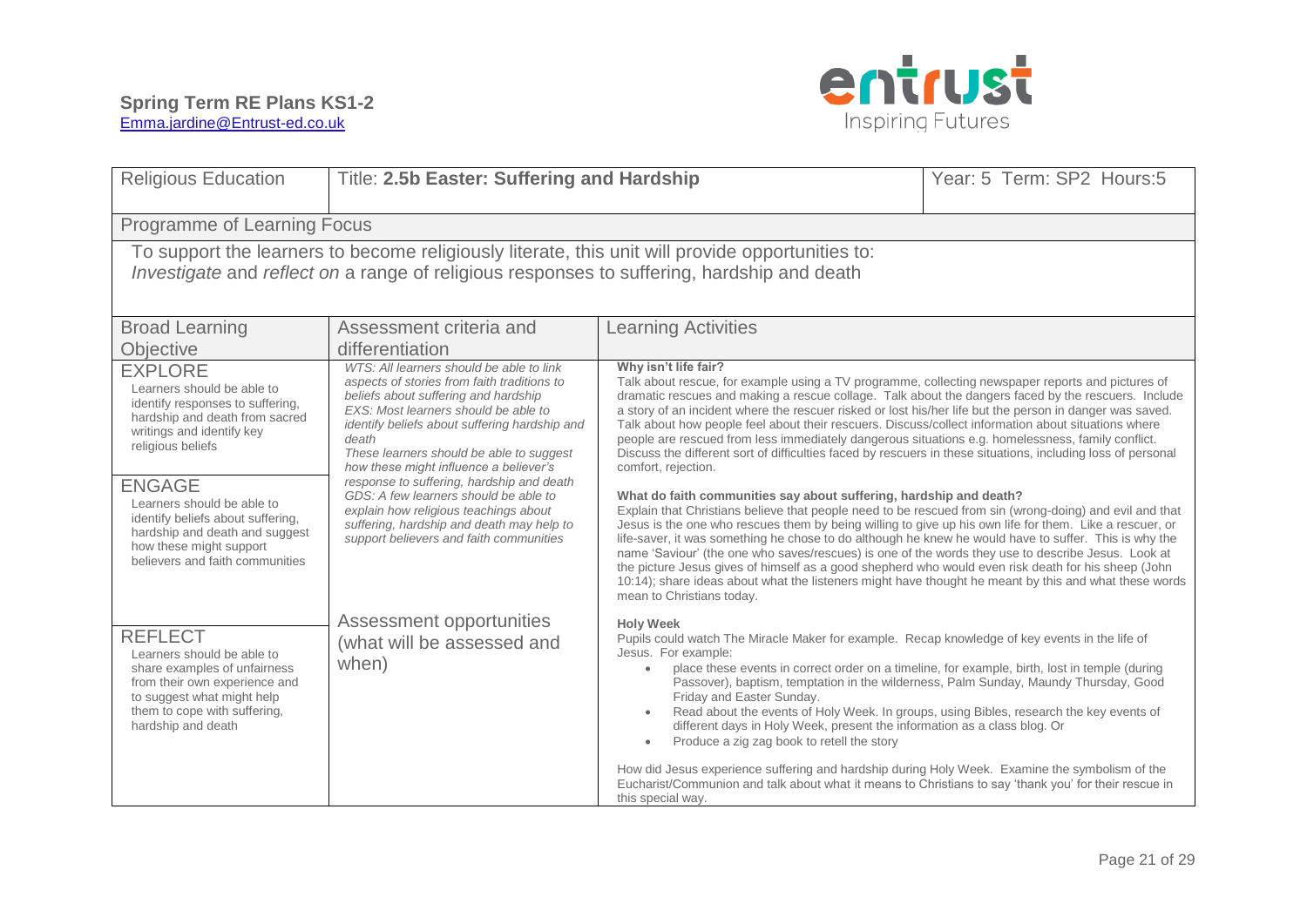

|  | Reflecting on suffering, hardship, death<br>Share some poetry about Easter. Choose examples that have been written by Christian poets for<br>example The Nail Man-Steve Turner, I don't believe in Easter-Paul Cookson and Only at Easter-<br>Stewart Henderson. Look at examples of personification and powerful imagery used in the poems.<br>How is the use of this imagery and language effective? How does it help Christians understand the<br>message of Easter? Which poem explains most effectively what Christians believe about Easter?<br>Why? Give the pupils a series of different situations to consider for example a year 5 assembly, a TV<br>programme about different ways of celebrating Easter or in a church service. Choose one of the poems<br>to read in each different situation. Explain why the poem is suitable to be read.<br>Create an el Salvador cross to express why Easter is important to Christians. |
|--|-------------------------------------------------------------------------------------------------------------------------------------------------------------------------------------------------------------------------------------------------------------------------------------------------------------------------------------------------------------------------------------------------------------------------------------------------------------------------------------------------------------------------------------------------------------------------------------------------------------------------------------------------------------------------------------------------------------------------------------------------------------------------------------------------------------------------------------------------------------------------------------------------------------------------------------------|
|--|-------------------------------------------------------------------------------------------------------------------------------------------------------------------------------------------------------------------------------------------------------------------------------------------------------------------------------------------------------------------------------------------------------------------------------------------------------------------------------------------------------------------------------------------------------------------------------------------------------------------------------------------------------------------------------------------------------------------------------------------------------------------------------------------------------------------------------------------------------------------------------------------------------------------------------------------|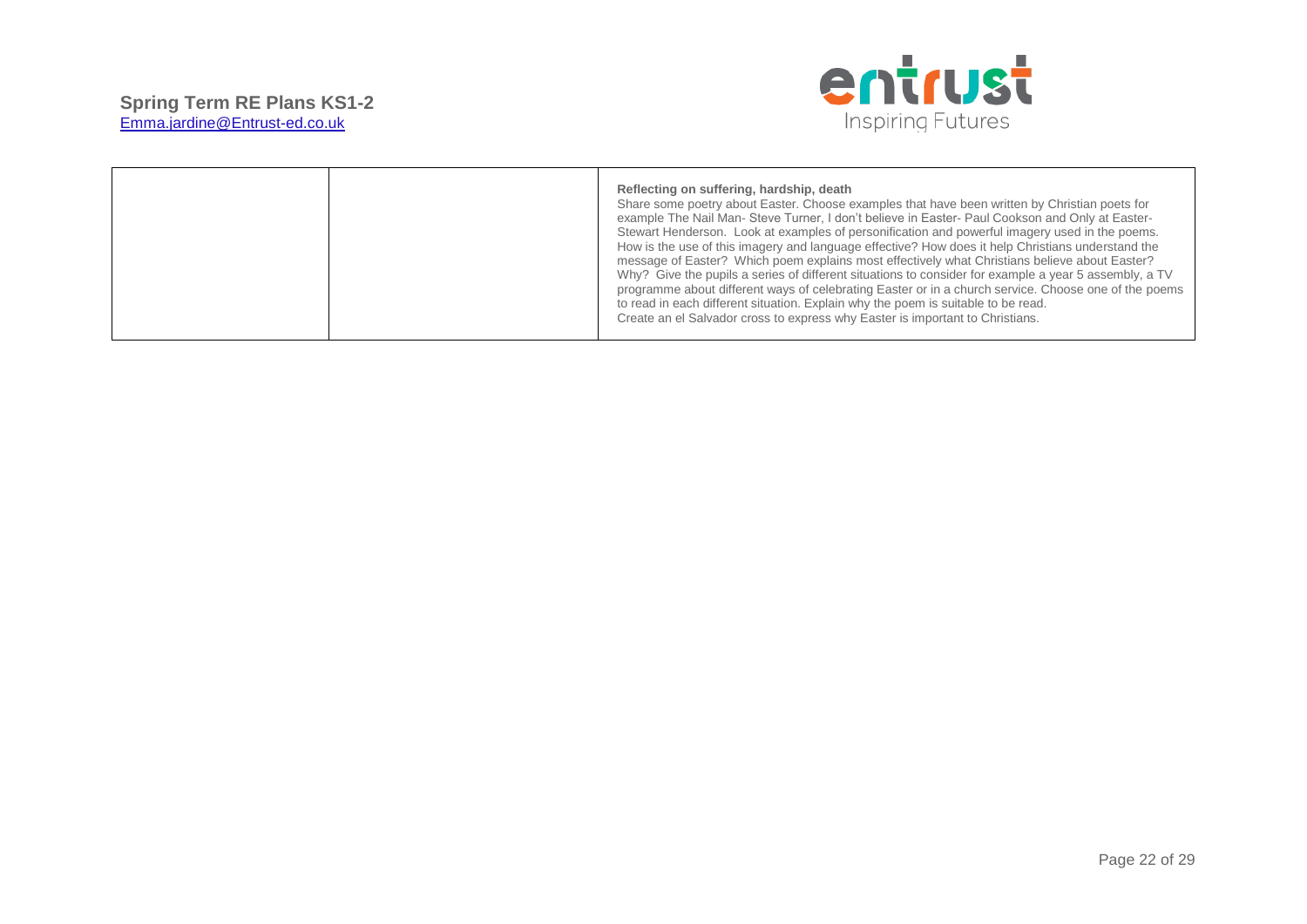

| <b>Religious Education</b>                                                                                                                                                                                 | Title: 2.4b Taking part                                                                                                                                                                                                                                                                                            |                                                                                                                                                                                                                                                                                                                                                                                                                                                                                                                                                                                     | Year: 6 Term: SP1 Hours: 5 |
|------------------------------------------------------------------------------------------------------------------------------------------------------------------------------------------------------------|--------------------------------------------------------------------------------------------------------------------------------------------------------------------------------------------------------------------------------------------------------------------------------------------------------------------|-------------------------------------------------------------------------------------------------------------------------------------------------------------------------------------------------------------------------------------------------------------------------------------------------------------------------------------------------------------------------------------------------------------------------------------------------------------------------------------------------------------------------------------------------------------------------------------|----------------------------|
| Programme of Learning Focus                                                                                                                                                                                |                                                                                                                                                                                                                                                                                                                    |                                                                                                                                                                                                                                                                                                                                                                                                                                                                                                                                                                                     |                            |
|                                                                                                                                                                                                            |                                                                                                                                                                                                                                                                                                                    | To support the learners to become religiously literate, this unit will provide opportunities to:<br>Find out about the activities of a local religious community and make links with key religious teachings                                                                                                                                                                                                                                                                                                                                                                        |                            |
| <b>Broad Learning</b>                                                                                                                                                                                      | Assessment criteria and                                                                                                                                                                                                                                                                                            | <b>Learning Activities</b>                                                                                                                                                                                                                                                                                                                                                                                                                                                                                                                                                          |                            |
| Objective                                                                                                                                                                                                  | differentiation                                                                                                                                                                                                                                                                                                    |                                                                                                                                                                                                                                                                                                                                                                                                                                                                                                                                                                                     |                            |
| <b>EXPLORE</b><br>Find out about the activities of a<br>local religious community and<br>make links with key religious<br>teachings                                                                        | WTS: All learners should be able to identify<br>ways in which believers express their faith<br>through involvement in activities and link<br>this with religious teachings<br>EXS: Most learners should be able to use<br>religious teachings to explain why a believer<br>might take part in a range of the faith | <b>Religion in my locality</b><br>Find out what places of worship and religious groups exist in your town/County. Locate on a map<br>and/or make a chart with information about each faith and their presence. Do any of the places of<br>worship have websites? Use them to gather further information to add to the chart. How are the<br>different places of worship used, is it just for worship purposes or do the buildings support other events<br>e.g. education, a café, a children's crèche. Why might these events happen there?                                         |                            |
| <b>ENGAGE</b><br>Learners should be able to<br>identify ways in which religious<br>teachings are reflected in the<br>activities of a faith community<br>and explain what this might<br>mean for a believer | community's activities<br>These learners should be able to explain<br>how a member might demonstrate their<br>beliefs by taking part in activities<br>GDS: A few learners should be able to<br>explain how religious sources might help a<br>believer make decisions about taking part in<br>activities            | Visit a place of worship – actually or virtually<br>Pupils will need to research how to prepare for a visit e.g. what to wear, what to expect, how to behave<br>and why. Whilst at the faith building take photographs, make notes, experience sitting quietly. Upon<br>return decide on the best way to present what has been learnt e.g. using a computer, paper, verbally<br>(One possible way to complete this work is in groups pupils could plan, storyboard and film a mini<br>documentary in the style of true tube's Holy Cribs https://www.truetube.co.uk/holy-buildings) |                            |
|                                                                                                                                                                                                            |                                                                                                                                                                                                                                                                                                                    | Research the work of a charity associated with the religion you have been exploring. Research could<br>be based around a simple key statement such as: why should people who follow(e.g. Jesus) care                                                                                                                                                                                                                                                                                                                                                                                |                            |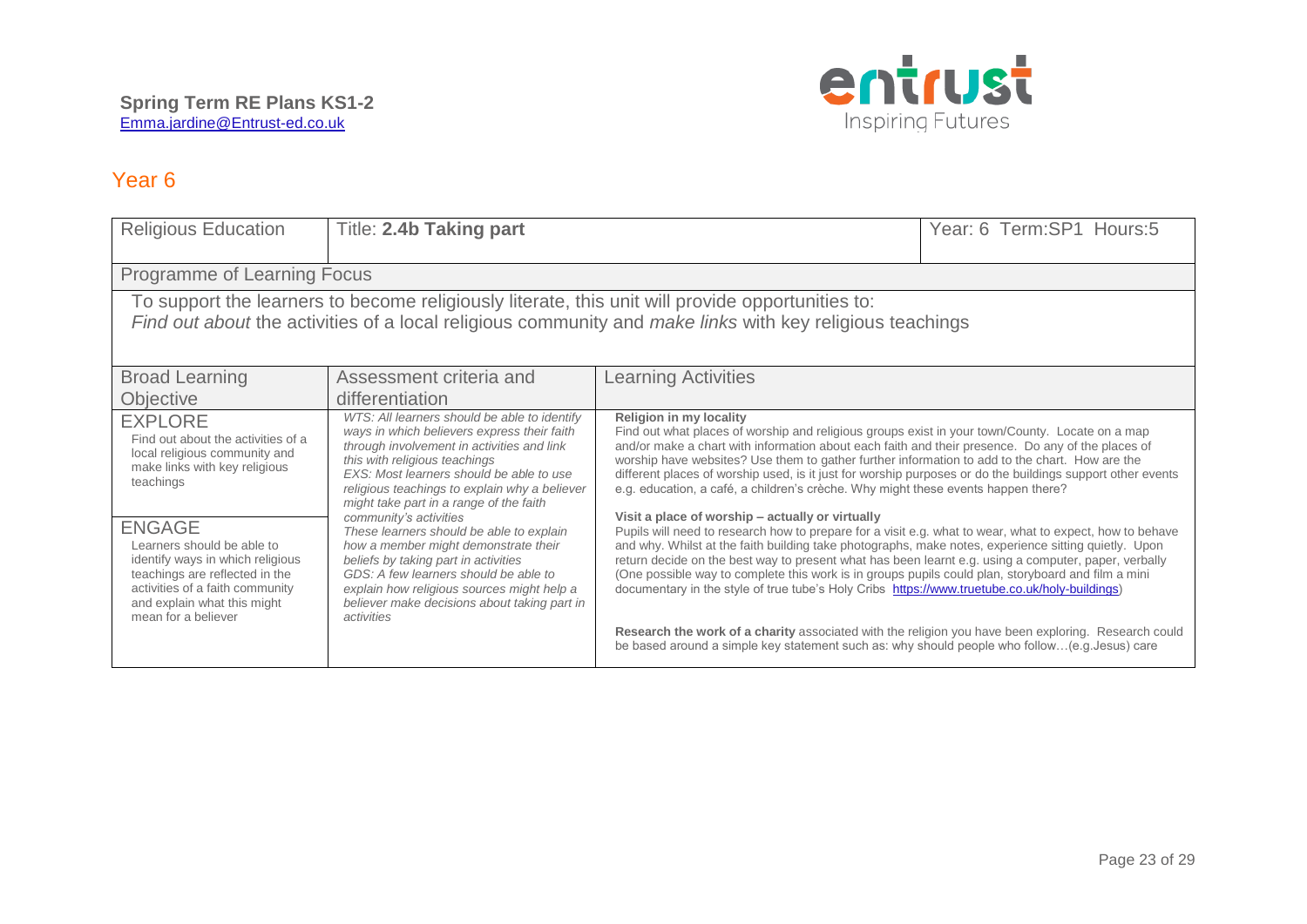

| <b>REFLECT</b>                   | about people who are poor, hungry and badly treated? Pupils could research the aims of the charity     |
|----------------------------------|--------------------------------------------------------------------------------------------------------|
| Assessment opportunities         | and the work that they actually do. They could also summarise a case study of an individual or         |
| Learners should be able to       | community that has been helped. Pupils could present their research in the form of a newspaper article |
| (what will be assessed and       | where they are interviewing both a member of the charity and also a person who has received support.   |
| identify community activities    | Plan a charitable event                                                                                |
| when)                            | Pupils could work together to plan a fund raising activity for the charity they have researched. One   |
| from their own experience and    | simple way to do this is to put the pupils into teams, give them £5 and give them the challenge of (at |
| link these with their own values | least) doubling that amount. Pupils could be creative e.g. using the money to buy the ingredients to   |
| and attitudes                    | make cakes and then holding a cake saleobserve how pupils rise to the challenge.                       |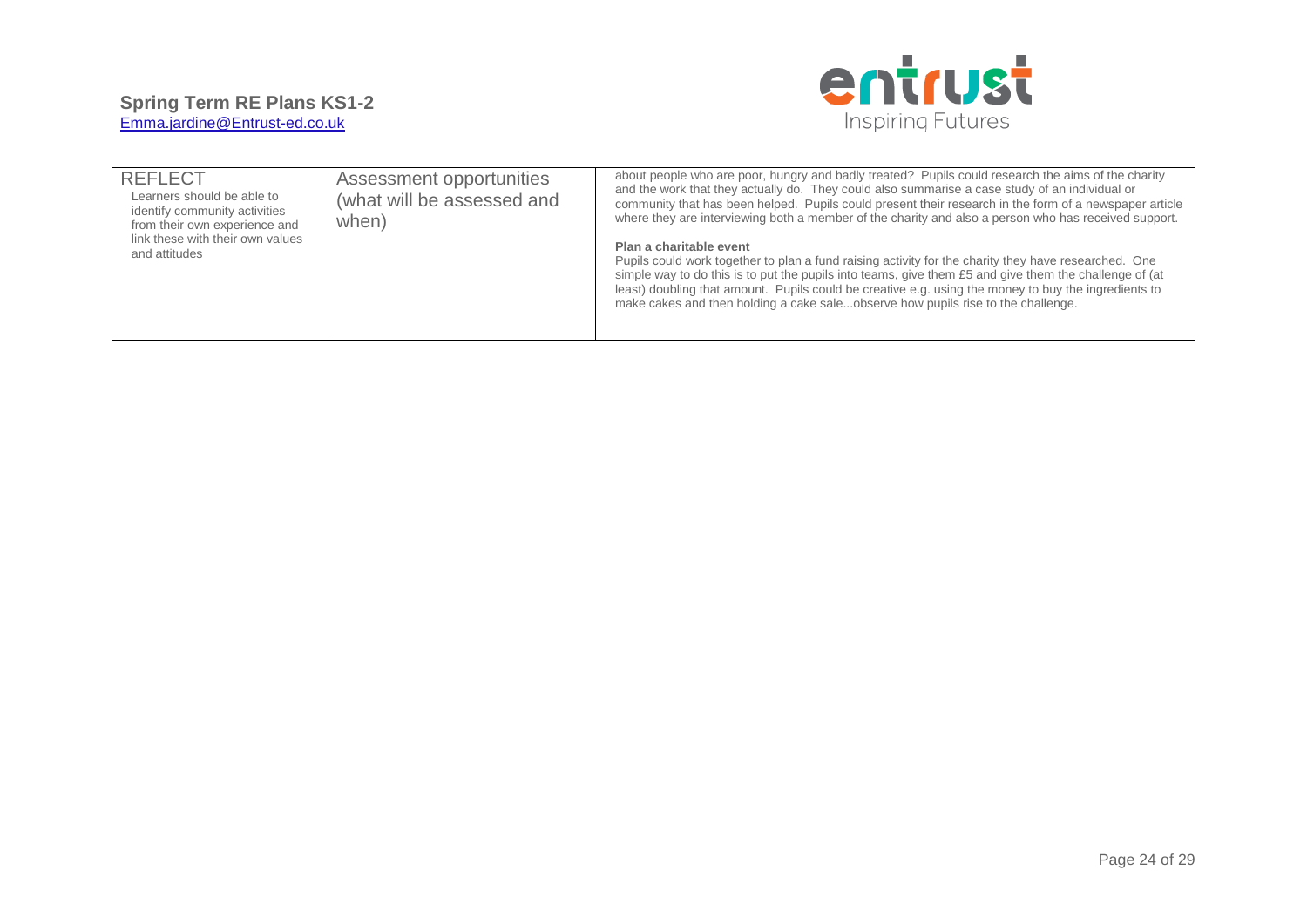

| <b>Religious Education</b>                                                                                                                                                                                            | Title: 2.5d Belief in action                                                                                                                                                                                                             |                                                                                                                                                                                                                                                                                                                                                                                                                                                                                                                                                                           | Year: 6 Term: SP2 Hours: 5 |
|-----------------------------------------------------------------------------------------------------------------------------------------------------------------------------------------------------------------------|------------------------------------------------------------------------------------------------------------------------------------------------------------------------------------------------------------------------------------------|---------------------------------------------------------------------------------------------------------------------------------------------------------------------------------------------------------------------------------------------------------------------------------------------------------------------------------------------------------------------------------------------------------------------------------------------------------------------------------------------------------------------------------------------------------------------------|----------------------------|
| Programme of Learning Focus                                                                                                                                                                                           |                                                                                                                                                                                                                                          |                                                                                                                                                                                                                                                                                                                                                                                                                                                                                                                                                                           |                            |
| To support the learners to become religiously literate, this unit will provide opportunities to:<br>Make links between beliefs and action and reflect on how this might have local, national and international impact |                                                                                                                                                                                                                                          |                                                                                                                                                                                                                                                                                                                                                                                                                                                                                                                                                                           |                            |
| <b>Broad Learning</b><br><b>Objective</b>                                                                                                                                                                             | Assessment criteria and<br>differentiation                                                                                                                                                                                               | <b>Learning Activities</b>                                                                                                                                                                                                                                                                                                                                                                                                                                                                                                                                                |                            |
| <b>EXPLORE</b>                                                                                                                                                                                                        |                                                                                                                                                                                                                                          | How can people's actions be prompted by beliefs?                                                                                                                                                                                                                                                                                                                                                                                                                                                                                                                          |                            |
| Learners should be able to give<br>examples of believers who<br>acted on their faith and explain<br>the impact of those actions                                                                                       | WTS: All learners should be able to give<br>examples explaining why a day of rest<br>matters to believers<br>EXS: Most learners should be able to<br>identify make connections between beliefs<br>about a day of rest and the actions of | Set up a class debate: School will now open on Sundays. Pupils come up with arguments for and<br>against and reach a verdict.<br>Relate pupils arguments to ideas about the difference between ordinary and special days, and<br>record key ideas on what makes a time 'special'. Introduce the idea of 'recreation' - things people                                                                                                                                                                                                                                      |                            |
| <b>ENGAGE</b><br>Learners should be able to<br>make the connection between<br>stories, beliefs and actions and<br>explain the wider impact on                                                                         | believers<br>GDS: Some learners should be able to<br>identify the impact of believer's actions on<br>individuals and communities in a wider<br>context                                                                                   | do to withdraw from and prepare for ordinary life. Explore the idea of Sundays as days of rest and<br>recreation. Pupils share experiences.<br>Introduce the term 'Shabbat' (Hebrew, derived from the word for stopping and resting) as the Jews'<br>day of rest and recreation. Jews regard the Shabbat as a precious gift given to them by God.<br>Resource: Old Testament Exodus 20 8-11.                                                                                                                                                                              |                            |
| believers and communities                                                                                                                                                                                             |                                                                                                                                                                                                                                          | How does what people believe affect what they do?                                                                                                                                                                                                                                                                                                                                                                                                                                                                                                                         |                            |
| <b>REFLECT</b><br>Learners should be able to                                                                                                                                                                          | Assessment opportunities<br>(what will be assessed and<br>when)                                                                                                                                                                          | Give pupils copies of Old Testament passages on the origins of Shabbat (Genesis 1: God rests from<br>his creation; Exodus 20 <sup>8-11</sup> : ten commandments -"Remember the Sabbath Day to keep it holy").<br>Explore pupils' understanding of the term 'holy' (set apart or separate) and the sense of satisfaction<br>which comes from resting after doing something good (cf. God's rest after creating the world).<br>Pupils write imaginatively God's feelings and hopes after creating the world or an acrostic poem on<br>SHABBAT representing their own ideas. |                            |
| share ideas about their own<br>values and commitments and<br>show how their actions might<br>have a wider impact                                                                                                      |                                                                                                                                                                                                                                          | Find out about, prepare and share a Shabbat meal with the class Pupils record their experiences on<br>posters (explaining the meaning in 50 words) or in imaginary letters to members of their families or<br>as reporter to a newspaper.                                                                                                                                                                                                                                                                                                                                 |                            |
|                                                                                                                                                                                                                       |                                                                                                                                                                                                                                          | Plan a 'restful' experience for pupils, gathered around a lit candle. This might be the plaited<br>'havdolah' (meaning separation) candle used at the end of the Jewish Sabbath, marking its<br>separation from the rest of the week. A spice box could be used to convey the aroma of peace.                                                                                                                                                                                                                                                                             |                            |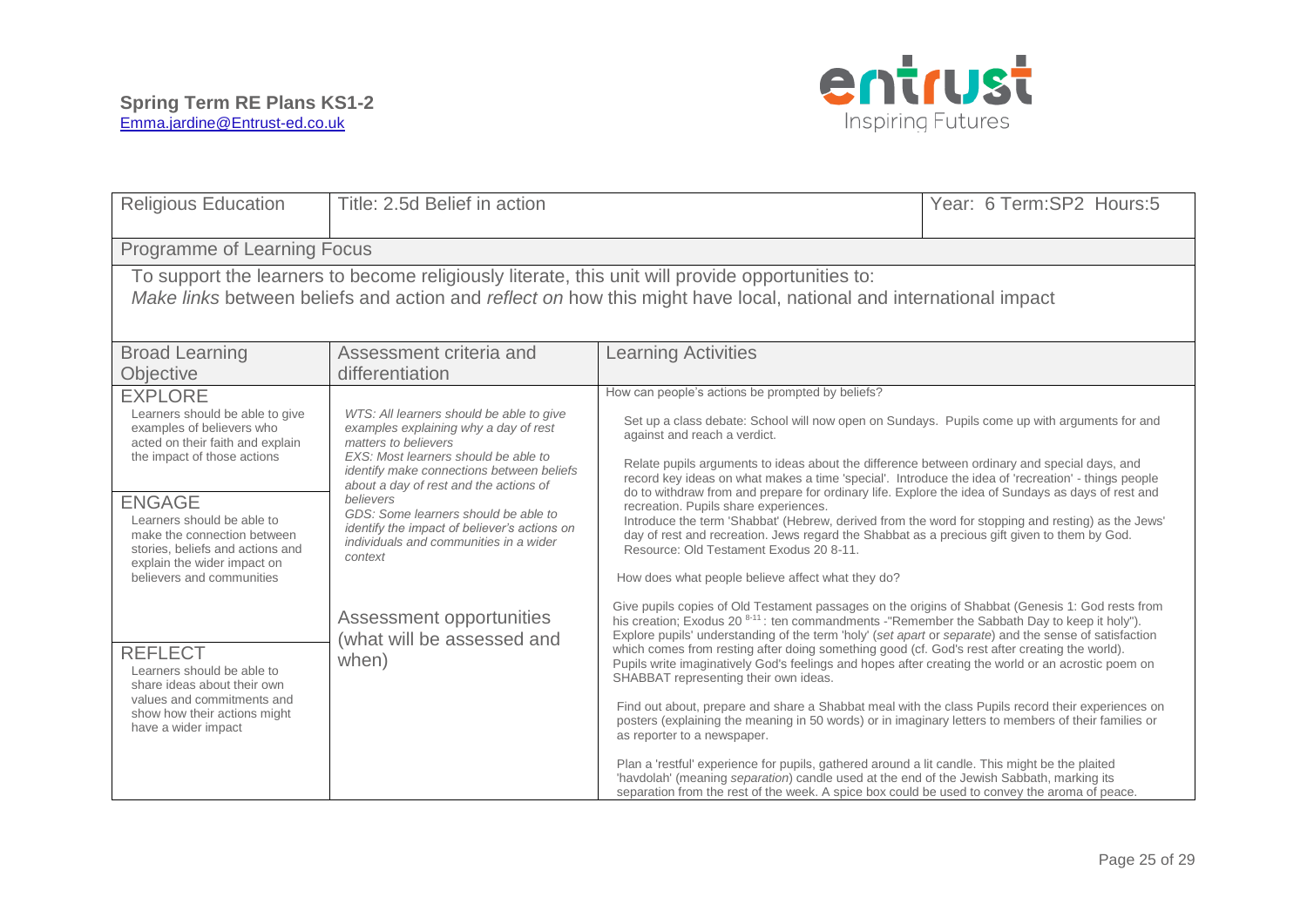

|  | Pupils should sit quietly, eyes closed and reflect on what peace/rest/separation really means. Pupils<br>could record their thoughts on candle templates.<br>How can your values become actions that have impact?<br>Review pupils' views on keeping one day different from the rest. Should shops and other services<br>be closed, or do people have the right to choose when and if they take periods of rest and<br>recreation? Discuss how we can use our free time most effectively for ourselves and others.<br>Reference The Entertainer toy store which doesn't open on a Sunday.<br>Use sporting examples to promote discussion of values and commitment - 'Chariots of Fire' film<br>and dilemma facing Eric Liddell. Recent London Olympics and dilemma facing Muslim athletes with<br>the observance of Ramadan. What are their thoughts about Mo Farah's decision to postpone<br>fasting?<br>Pupils can write reflections by completing statements such as:<br>I think a day of rest is not/important because<br>Other ideas I have about this are<br>A believer would agree/disagree because<br>If I could change one thing about |
|--|-------------------------------------------------------------------------------------------------------------------------------------------------------------------------------------------------------------------------------------------------------------------------------------------------------------------------------------------------------------------------------------------------------------------------------------------------------------------------------------------------------------------------------------------------------------------------------------------------------------------------------------------------------------------------------------------------------------------------------------------------------------------------------------------------------------------------------------------------------------------------------------------------------------------------------------------------------------------------------------------------------------------------------------------------------------------------------------------------------------------------------------------------|
|  |                                                                                                                                                                                                                                                                                                                                                                                                                                                                                                                                                                                                                                                                                                                                                                                                                                                                                                                                                                                                                                                                                                                                                 |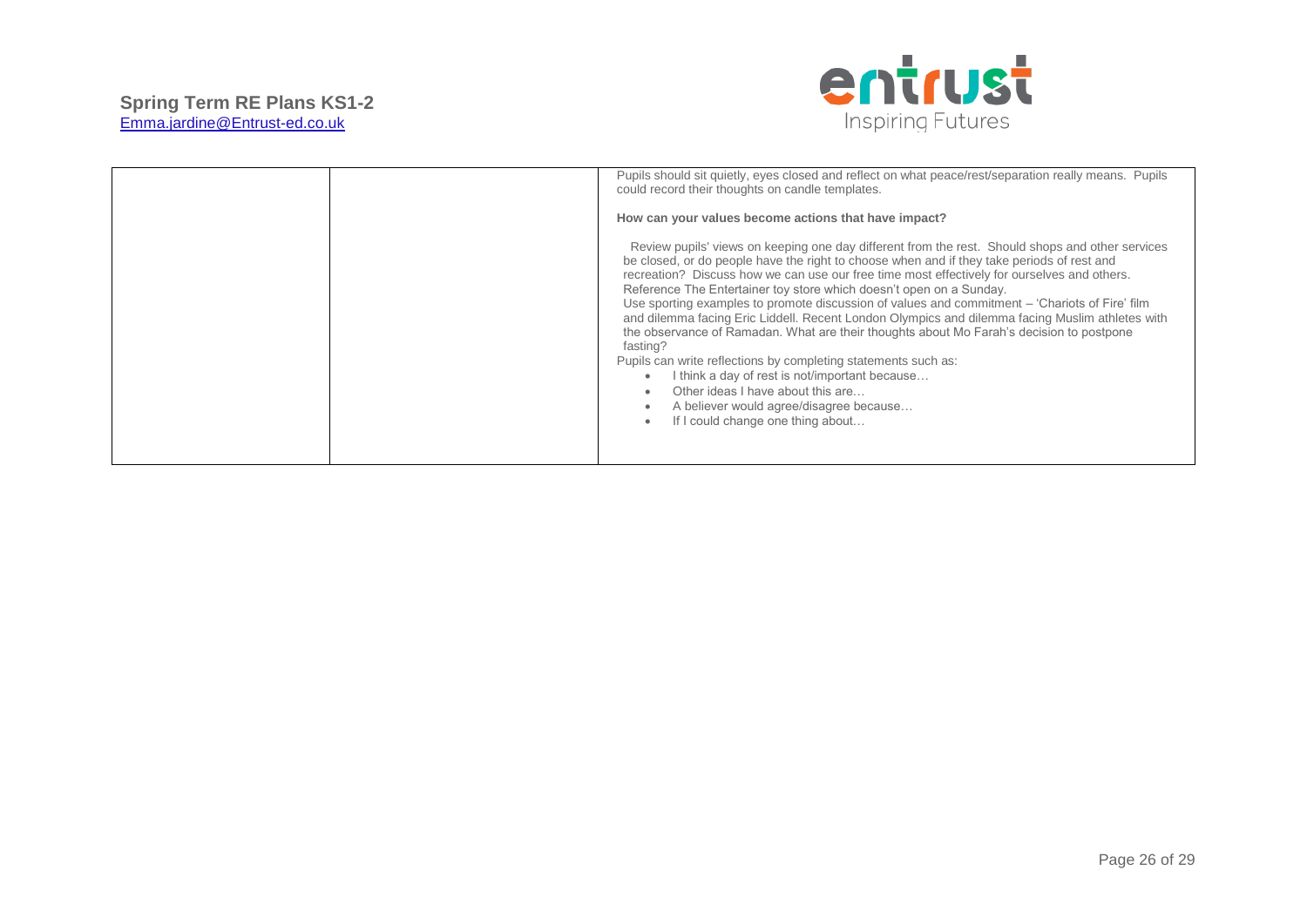

| <b>Blank plan:</b>                                                                                                                                    |                                                                                                                |                                                                      |                    |  |  |  |  |  |  |  |  |
|-------------------------------------------------------------------------------------------------------------------------------------------------------|----------------------------------------------------------------------------------------------------------------|----------------------------------------------------------------------|--------------------|--|--|--|--|--|--|--|--|
| <b>Religious Education</b>                                                                                                                            | Title:                                                                                                         |                                                                      | Year: Term: Hours: |  |  |  |  |  |  |  |  |
| Programme of Learning Focus                                                                                                                           |                                                                                                                |                                                                      |                    |  |  |  |  |  |  |  |  |
| To support the learners to become religiously literate, this unit will provide opportunities to:                                                      |                                                                                                                |                                                                      |                    |  |  |  |  |  |  |  |  |
|                                                                                                                                                       |                                                                                                                |                                                                      |                    |  |  |  |  |  |  |  |  |
| <b>Broad Learning</b><br>Objective                                                                                                                    | Assessment criteria and<br>differentiation                                                                     | <b>Learning Activities</b>                                           |                    |  |  |  |  |  |  |  |  |
| <b>EXPLORE</b><br>(religious content-what beliefs,<br>teachings, practices will you focus<br>on)<br><b>ENGAGE</b><br>(What does the religious content | What will pupils do and be<br>able to do to confirm their<br>learning?<br>How will all pupils be<br>stretched? | What activities are planned to develop a religiously literate pupil? |                    |  |  |  |  |  |  |  |  |
| mean to a believer, what important<br>questions will be asked)                                                                                        |                                                                                                                |                                                                      |                    |  |  |  |  |  |  |  |  |
| <b>REFLECT</b><br>(What has been learnt from this<br>topic and what might the wider<br>impact for society be)                                         | Assessment opportunities<br>(what will be assessed and<br>when)                                                |                                                                      |                    |  |  |  |  |  |  |  |  |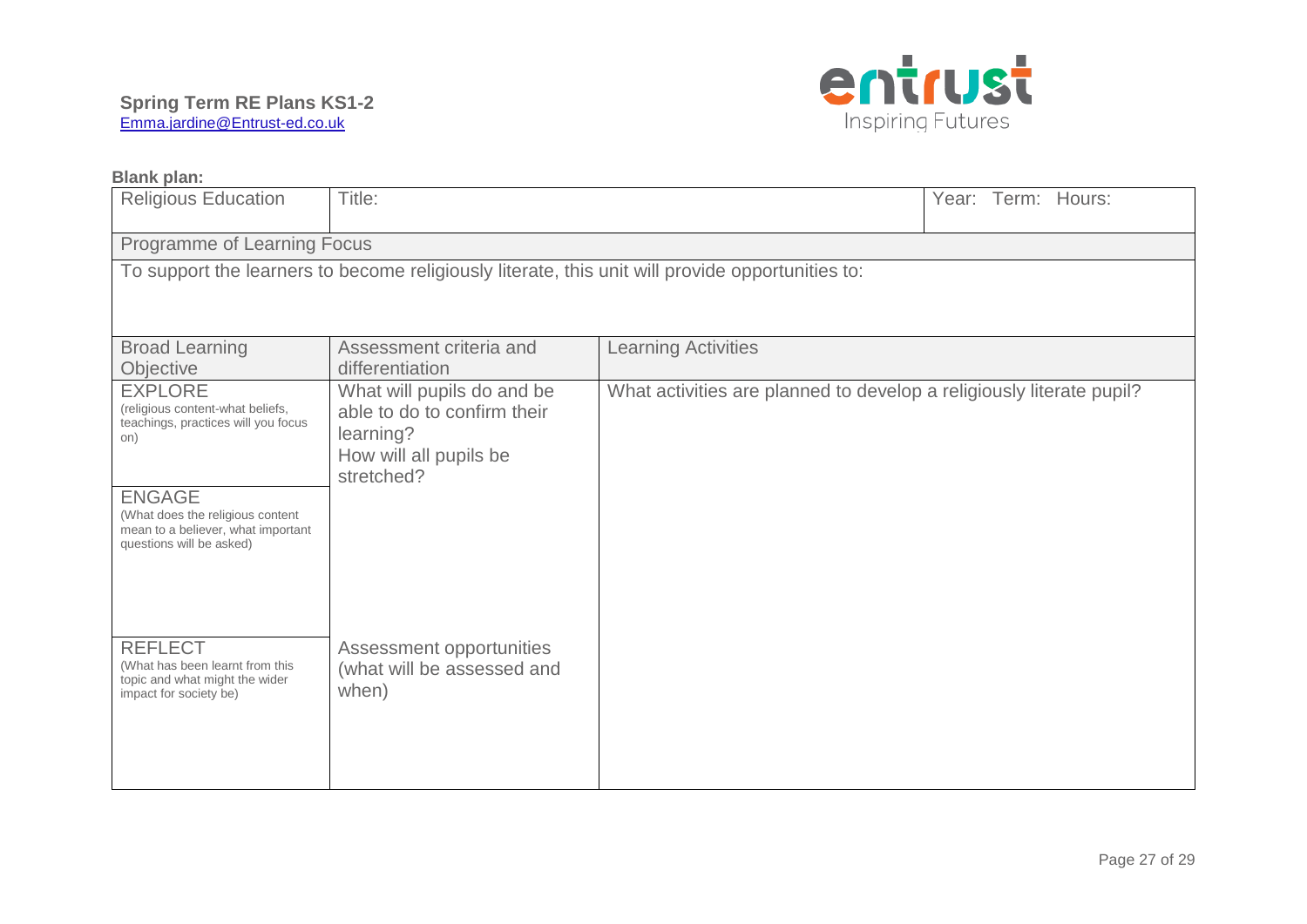

This is an example of a simple class record sheet for RE. It preserves the achievement profile across the three syllabus aims in each unit and can show progress over time. The mark sheet provides a space for a summary grade in each unit. It would be possible to allocate numbers and calculate averages to complete these summaries. However, this seems unnecessary and mechanistic. Summary grades should be assessed as a best fit judgement as the teacher takes everything into account. This is a better solution because the three assessment objectives may not be equally important/demanding. The teacher is best placed to assess and balance summary grades using their professional judgement of the pupil's achievement.

|              | "opic              |                                                 |                         |                                              | Topic 2                                                          |                                      |                                                         | Fopic 3                                                |                  |                                   | ⊺opic 4                                                                      |                                                |                       |                                          |                                                                                                    |                            |
|--------------|--------------------|-------------------------------------------------|-------------------------|----------------------------------------------|------------------------------------------------------------------|--------------------------------------|---------------------------------------------------------|--------------------------------------------------------|------------------|-----------------------------------|------------------------------------------------------------------------------|------------------------------------------------|-----------------------|------------------------------------------|----------------------------------------------------------------------------------------------------|----------------------------|
| <b>Names</b> | Ш<br>CD.           | Ш<br>ے<br>ے                                     | ∽<br>_                  | -<br>$\overline{\phantom{a}}$<br>⊸<br>–<br>- | m<br>∼<br>⌒<br>∽<br>◡<br>$\overline{\phantom{a}}$<br>∽<br>-<br>ወ | m<br>ىپ<br>Ø,<br>È<br>ىپ<br>$\sigma$ | 刀<br>Ф.<br>$\overline{\phantom{m}}$<br>-<br>Φ<br>C<br>∸ | ഗ<br>$\overline{\phantom{0}}$<br>─<br>⇁<br>≘<br>⋍<br>╼ | Ш<br>⌒<br>∽<br>Œ | m<br>$\sim$<br>ىپ<br>മ<br>ىپ<br>ወ | --<br>∼<br>Φ<br>$\rightarrow$<br>_<br>Φ<br>$\sim$<br>$\sim$<br>$\rightarrow$ | S<br>—<br><b>JNNI</b><br>$\triangleright$<br>ᆽ | ш<br>⌒<br>∽<br>-<br>ወ | m<br>$\circ$<br>മ<br>$\circ$<br>$\sigma$ | ∼<br><b>D</b><br>$\rightarrow$<br>$-$<br>$\mathbb{O}$<br>$\overline{\phantom{0}}$<br>$\rightarrow$ | S)<br>$\equiv$<br>€<br>ARY |
| Jenny Blogs  | GDS                | GDS                                             | EΥ<br><b>NC</b><br>$-1$ | ADS<br>-<br>$\tilde{\phantom{a}}$            | <b>GDS</b><br>$\sim$ $\sim$                                      | -<br>ЕX                              | $\overline{\phantom{a}}$<br>⊢<br>$-1$                   | EX                                                     |                  |                                   |                                                                              |                                                |                       |                                          |                                                                                                    |                            |
| Joe Blogs    | GDS                | $\mathsf{F}\lambda$<br>$\overline{\phantom{a}}$ |                         | -<br>$\mathbf{r}$<br>$\sim$                  | AD!<br>.<br>$\sim$ $\sim$                                        | $\equiv$<br>ЕX                       |                                                         | <b>EXS</b>                                             |                  |                                   |                                                                              |                                                |                       |                                          |                                                                                                    |                            |
| Jamie Blogs  | $T^{\top}C$<br>VTS | $\overline{\phantom{a}}$<br>EX5                 | <b>CONTRACTOR</b>       | $\overline{\phantom{a}}$                     | $-1$<br>$\overline{\phantom{a}}$<br>$\sim$                       | ---                                  |                                                         | <b>CONTRACTOR</b><br>. .<br>v v                        |                  |                                   |                                                                              |                                                |                       |                                          |                                                                                                    |                            |

#### **KEY**

working at greater depth within the expected standard (GDS): pupils who are exceeding expectations will typically be providing evidence of achievement which consistently extends their learning beyond the confines of the task. They are working in ways which show deeper understanding and mastery and which are above the norm for their peer group. (showing greater vocabulary, understanding, explanation, complexity, originality, judgement)

working at the expected standard (EXS): Pupils who are meeting the expectations in full will typically be providing consistent evidence of achievement which shows that they have understood and confidently achieved the assessment criteria. They are working at a level which is appropriate for their peer group.

working towards the expected standard (WTS): pupils who have vet to meet the expectations in full will typically be providing evidence which is consistently less resolved and confident than their peer group.